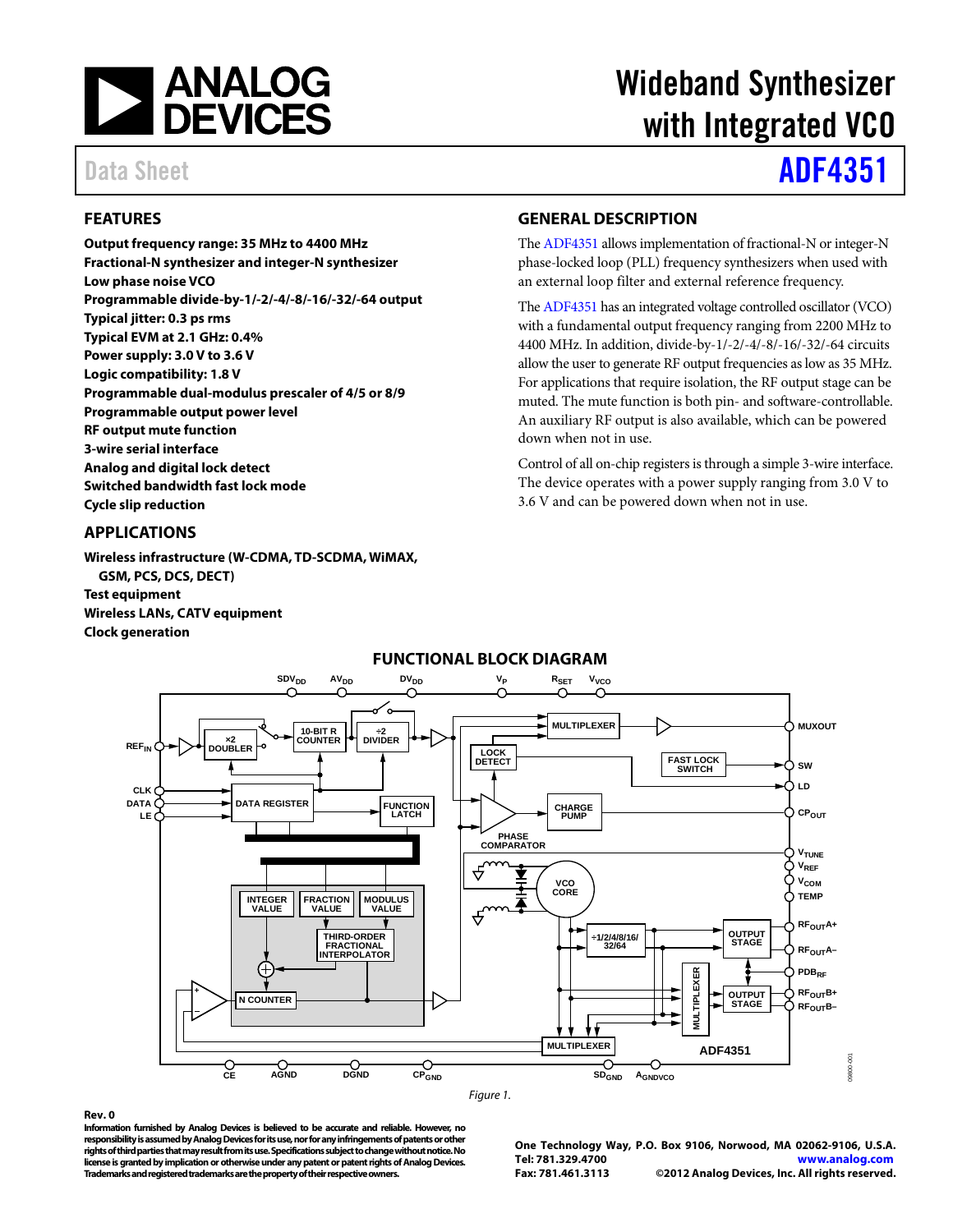## **ADF4351**

## **TABLE OF CONTENTS**

| Phase Frequency Detector (PFD) and Charge Pump 11 |
|---------------------------------------------------|
|                                                   |
|                                                   |
|                                                   |
|                                                   |
|                                                   |
|                                                   |

### <span id="page-1-0"></span>**REVISION HISTORY**

5/12-Revision 0: Initial Version

| Reference Doubler and Reference Divider  21           |  |
|-------------------------------------------------------|--|
|                                                       |  |
| Cycle Slip Reduction for Faster Lock Times 22         |  |
|                                                       |  |
| Fast Lock Timer and Register Sequences 22             |  |
|                                                       |  |
|                                                       |  |
|                                                       |  |
| Spur Consistency and Fractional Spur Optimization  24 |  |
|                                                       |  |
|                                                       |  |
|                                                       |  |
| Interfacing to the ADuC70xx and the ADSP-BF527 26     |  |
| PCB Design Guidelines for a Chip Scale Package  26    |  |
|                                                       |  |
|                                                       |  |
|                                                       |  |
|                                                       |  |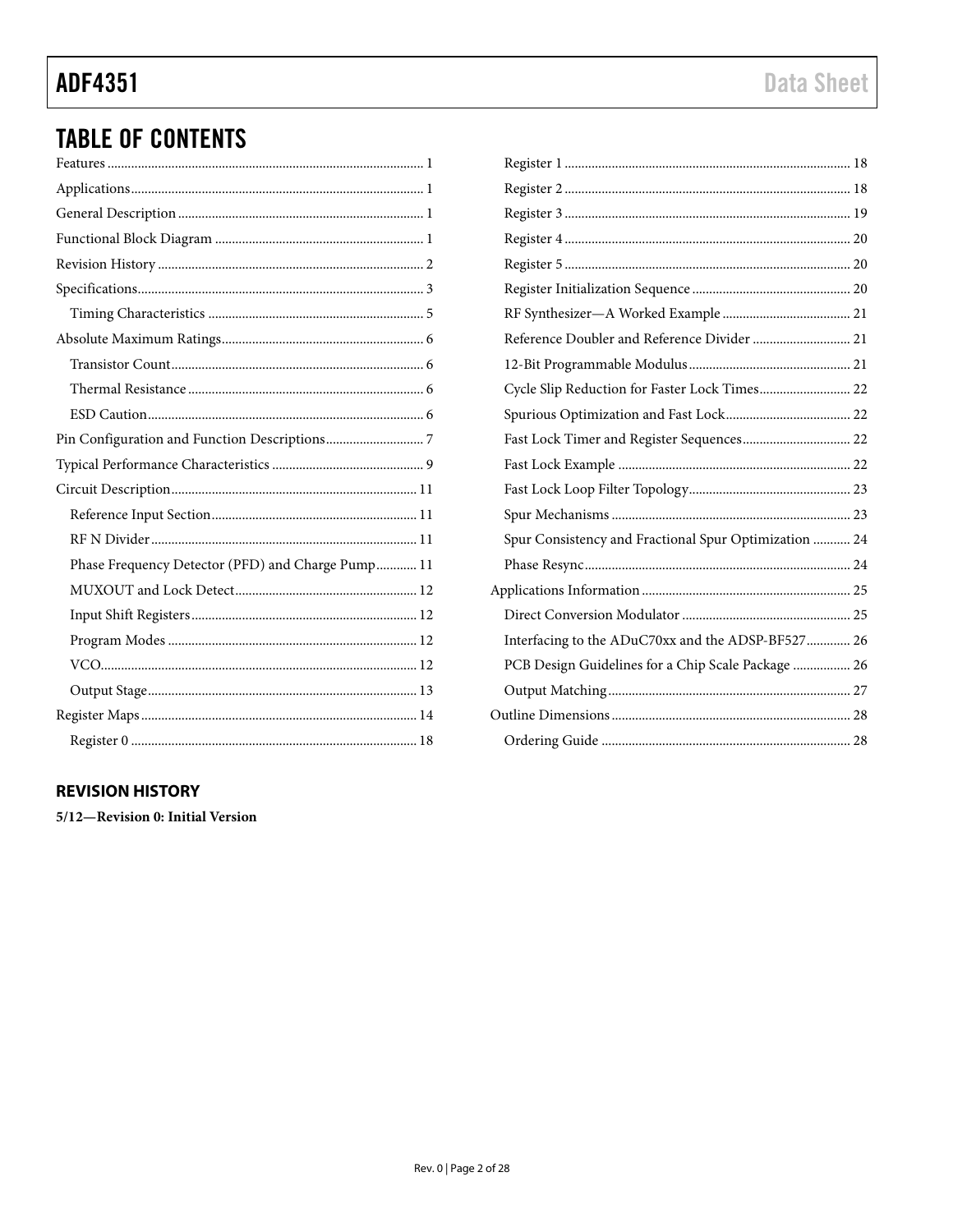## <span id="page-2-0"></span>**SPECIFICATIONS**

 $AV_{DD} = DV_{DD} = V_{vCO} = SDV_{DD} = V_P = 3.3 V \pm 10\%$ ; AGND = DGND = 0 V; T<sub>A</sub> = T<sub>MIN</sub> to T<sub>MAX</sub>, unless otherwise noted. Operating temperature range is −40°C to +85°C.

| Table 1.                                              |                 |                  |                  |            |                                                        |  |  |  |  |  |  |
|-------------------------------------------------------|-----------------|------------------|------------------|------------|--------------------------------------------------------|--|--|--|--|--|--|
| <b>Parameter</b>                                      | Min             | <b>Typ</b>       | <b>Max</b>       | Unit       | <b>Test Conditions/Comments</b>                        |  |  |  |  |  |  |
| <b>REF<sub>IN</sub> CHARACTERISTICS</b>               |                 |                  |                  |            |                                                        |  |  |  |  |  |  |
| Input Frequency                                       | 10              |                  | 250              | <b>MHz</b> | For $f < 10$ MHz, ensure slew rate $> 21$ V/ $\mu s$   |  |  |  |  |  |  |
| <b>Input Sensitivity</b>                              | 0.7             |                  | AV <sub>DD</sub> | V p-p      | Biased at $AVDD/2$ ; ac coupling ensures $AVDD/2$ bias |  |  |  |  |  |  |
| <b>Input Capacitance</b>                              |                 | 10               |                  | pF         |                                                        |  |  |  |  |  |  |
| Input Current                                         |                 |                  | ±60              | μA         |                                                        |  |  |  |  |  |  |
| PHASE FREQUENCY DETECTOR (PFD)                        |                 |                  |                  |            |                                                        |  |  |  |  |  |  |
| <b>Phase Detector Frequency</b>                       |                 |                  | 32               | <b>MHz</b> | Fractional-N                                           |  |  |  |  |  |  |
|                                                       |                 |                  | 45               | <b>MHz</b> | Integer-N (band select enabled)                        |  |  |  |  |  |  |
|                                                       |                 |                  | 90               | <b>MHz</b> | Integer-N (band select disabled)                       |  |  |  |  |  |  |
| <b>CHARGE PUMP</b>                                    |                 |                  |                  |            |                                                        |  |  |  |  |  |  |
| I <sub>CP</sub> Sink/Source <sup>1</sup>              |                 |                  |                  |            | $R_{\text{SET}} = 5.1 \text{ k}\Omega$                 |  |  |  |  |  |  |
| <b>High Value</b>                                     |                 | 5                |                  | mA         |                                                        |  |  |  |  |  |  |
| Low Value                                             |                 | 0.312            |                  | mA         |                                                        |  |  |  |  |  |  |
| $R_{\text{SET}}$ Range                                | 3.9             |                  | 10               | $k\Omega$  |                                                        |  |  |  |  |  |  |
| Sink and Source Current Matching                      |                 | 2                |                  | $\%$       | $0.5 V \le V_{CP} \le 2.5 V$                           |  |  |  |  |  |  |
| $I_{CP}$ vs. $V_{CP}$                                 |                 | 1.5              |                  | $\%$       | $0.5 V \le V_{CP} \le 2.5 V$                           |  |  |  |  |  |  |
| $I_{CP}$ vs. Temperature                              |                 | $\overline{2}$   |                  | $\%$       | $V_{CP} = 2.0 V$                                       |  |  |  |  |  |  |
| <b>LOGIC INPUTS</b>                                   |                 |                  |                  |            |                                                        |  |  |  |  |  |  |
| Input High Voltage, V <sub>INH</sub>                  | 1.5             |                  |                  | v          |                                                        |  |  |  |  |  |  |
| Input Low Voltage, V <sub>INL</sub>                   |                 |                  | 0.6              | v          |                                                        |  |  |  |  |  |  |
| Input Current, I <sub>INH</sub> /I <sub>INL</sub>     |                 |                  | ±1               | μA         |                                                        |  |  |  |  |  |  |
| Input Capacitance, C <sub>IN</sub>                    |                 | 3.0              |                  | pF         |                                                        |  |  |  |  |  |  |
| LOGIC OUTPUTS                                         |                 |                  |                  |            |                                                        |  |  |  |  |  |  |
| Output High Voltage, V <sub>OH</sub>                  | $DV_{DD}$ – 0.4 |                  |                  | v          | CMOS output selected                                   |  |  |  |  |  |  |
| Output High Current, I <sub>OH</sub>                  |                 |                  | 500              | μA         |                                                        |  |  |  |  |  |  |
| Output Low Voltage, V <sub>ol</sub>                   |                 |                  | 0.4              | V          | $I_{OL} = 500 \mu A$                                   |  |  |  |  |  |  |
| POWER SUPPLIES                                        |                 |                  |                  |            |                                                        |  |  |  |  |  |  |
| AV <sub>DD</sub>                                      | 3.0             |                  | 3.6              | v          |                                                        |  |  |  |  |  |  |
| $DV_{DD'}V_{VCO'}$ SDV <sub>DD</sub> , V <sub>P</sub> |                 | AV <sub>DD</sub> |                  |            | These voltages must equal AV <sub>DD</sub>             |  |  |  |  |  |  |
| $DIDD + AlDD2$                                        |                 | 21               | 27               | mA         |                                                        |  |  |  |  |  |  |
| <b>Output Dividers</b>                                |                 | 6 to 36          |                  | mA         | Each output divide-by-2 consumes 6 mA                  |  |  |  |  |  |  |
| ${I_{\rm VCO}}^2$                                     |                 | 70               | 80               | mA         |                                                        |  |  |  |  |  |  |
| $I_{\text{RFOUT}}^2$                                  |                 | 21               | 26               | mA         | RF output stage is programmable                        |  |  |  |  |  |  |
| Low Power Sleep Mode                                  |                 | 7                | 10               | μA         |                                                        |  |  |  |  |  |  |
| RF OUTPUT CHARACTERISTICS                             |                 |                  |                  |            |                                                        |  |  |  |  |  |  |
| <b>VCO Output Frequency</b>                           | 2200            |                  | 4400             | <b>MHz</b> | Fundamental VCO mode                                   |  |  |  |  |  |  |
| Minimum VCO Output Frequency                          | 34.375          |                  |                  | MHz        | 2200 MHz fundamental output and                        |  |  |  |  |  |  |
| <b>Using Dividers</b>                                 |                 |                  |                  |            | divide-by-64 selected                                  |  |  |  |  |  |  |
| VCO Sensitivity, K <sub>v</sub>                       |                 | 40               |                  | MHz/V      |                                                        |  |  |  |  |  |  |
| Frequency Pushing (Open-Loop)                         |                 | 1                |                  | MHz/V      |                                                        |  |  |  |  |  |  |
| Frequency Pulling (Open-Loop)                         |                 | 90               |                  | kHz        | Into 2.00 VSWR load                                    |  |  |  |  |  |  |
| Harmonic Content (Second)                             |                 | $-19$            |                  | dBc        | Fundamental VCO output                                 |  |  |  |  |  |  |
|                                                       |                 | $-20$            |                  | dBc        | Divided VCO output                                     |  |  |  |  |  |  |
| Harmonic Content (Third)                              |                 | $-13$            |                  | dBc        | Fundamental VCO output                                 |  |  |  |  |  |  |
|                                                       |                 | $-10$            |                  | dBc        | Divided VCO output                                     |  |  |  |  |  |  |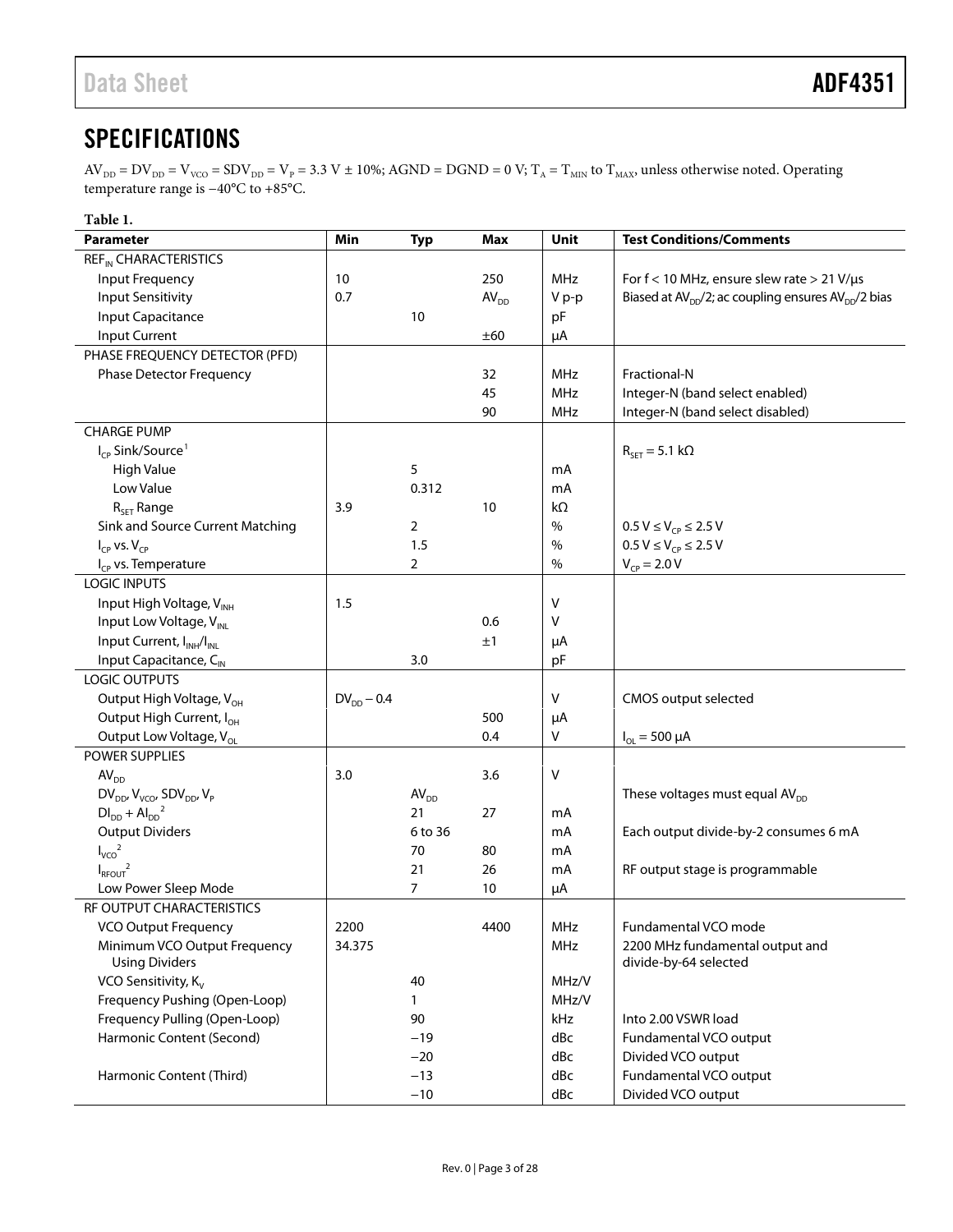<span id="page-3-0"></span>

| <b>Parameter</b>                                      | Min<br><b>Typ</b> | Max | <b>Unit</b> | <b>Test Conditions/Comments</b>               |
|-------------------------------------------------------|-------------------|-----|-------------|-----------------------------------------------|
| Minimum RF Output Power <sup>3</sup>                  | $-4$              |     | dBm         | Programmable in 3 dB steps                    |
| Maximum RF Output Power <sup>3</sup>                  | 5                 |     | dBm         |                                               |
| <b>Output Power Variation</b>                         | ±1                |     | dB          |                                               |
| Minimum VCO Tuning Voltage                            | 0.5               |     | $\vee$      |                                               |
| Maximum VCO Tuning Voltage                            | 2.5               |     | V           |                                               |
| NOISE CHARACTERISTICS                                 |                   |     |             |                                               |
| VCO Phase Noise Performance                           |                   |     |             | VCO noise is measured in open-loop conditions |
|                                                       | $-89$             |     | dBc/Hz      | 10 kHz offset from 2.2 GHz carrier            |
|                                                       | $-114$            |     | dBc/Hz      | 100 kHz offset from 2.2 GHz carrier           |
|                                                       | $-134$            |     | dBc/Hz      | 1 MHz offset from 2.2 GHz carrier             |
|                                                       | $-148$            |     | dBc/Hz      | 5 MHz offset from 2.2 GHz carrier             |
|                                                       | $-86$             |     | dBc/Hz      | 10 kHz offset from 3.3 GHz carrier            |
|                                                       | $-111$            |     | dBc/Hz      | 100 kHz offset from 3.3 GHz carrier           |
|                                                       | $-134$            |     | dBc/Hz      | 1 MHz offset from 3.3 GHz carrier             |
|                                                       | $-145$            |     | dBc/Hz      | 5 MHz offset from 3.3 GHz carrier             |
|                                                       | $-83$             |     | dBc/Hz      | 10 kHz offset from 4.4 GHz carrier            |
|                                                       | $-110$            |     | dBc/Hz      | 100 kHz offset from 4.4 GHz carrier           |
|                                                       | $-131$            |     | dBc/Hz      | 1 MHz offset from 4.4 GHz carrier             |
|                                                       | $-145$            |     | dBc/Hz      | 5 MHz offset from 4.4 GHz carrier             |
| Normalized Phase Noise Floor<br>$(PN_{SYNTH})^4$      |                   |     |             | PLL loop $BW = 500$ kHz                       |
|                                                       | $-220$            |     | dBc/Hz      | $ABP = 6$ ns                                  |
|                                                       | $-221$            |     | dBc/Hz      | $ABP = 3$ ns                                  |
| Normalized 1/f Noise (PN <sub>1f</sub> ) <sup>5</sup> |                   |     |             | 10 kHz offset; normalized to 1 GHz            |
|                                                       | $-116$            |     | dBc/Hz      | $ABP = 6$ ns                                  |
|                                                       | $-118$            |     | dBc/Hz      | $ABP = 3$ ns                                  |
| In-Band Phase Noise                                   | $-100$            |     | dBc/Hz      | 3 kHz from 2111.28 MHz carrier                |
| Integrated RMS Jitter <sup>6</sup>                    | 0.27              |     | ps          |                                               |
| Spurious Signals Due to PFD<br>Frequency              | $-80$             |     | dBc         |                                               |
| Level of Signal with RF Mute Enabled                  | $-40$             |     | dBm         |                                               |

<sup>1</sup>l<sub>cP</sub> is internally modified to maintain constant loop gain over the frequency range.<br><sup>2</sup>T<sub>A</sub> = 25°C; AV<sub>DD</sub> = DV<sub>DD</sub> = V<sub>VCO</sub> = 3.3 V; prescaler = 8/9; f<sub>REFN</sub> = 100 MHz; f<sub>PFD</sub> = 25 MHz; f<sub>RF</sub> = 4.4 GHz.<br><sup>3</sup> Using 5 main output.

<sup>4</sup> The synthesizer phase noise floor is estimated by measuring the in-band phase noise at the output of the VCO and subtracting 20 log N (where N is the N divider<br>value) and 10 log f<sub>PFD</sub>. To calculate in-band phase nois

<sup>5</sup> The PLL phase noise is composed of flicker (1/f) noise plus the normalized PLL noise floor. The formula for calculating the 1/f noise contribution at an RF frequency ( $f_{RF}$ )

and at a frequency offset (f) is given by PN = PN<sub>1.f</sub> + 10 log(10 kHz/f) + 20 log(f<sub>n</sub>/1 GHz). Both the normalized phase noise floor and flicker noise are modeled i[n ADIsimPLL.](http://www.analog.com/ADIsimPLL)<br><sup>6</sup> f<sub>RENN</sub> = 122.88 MHz; f<sub>PFD</sub> = 30.72 MH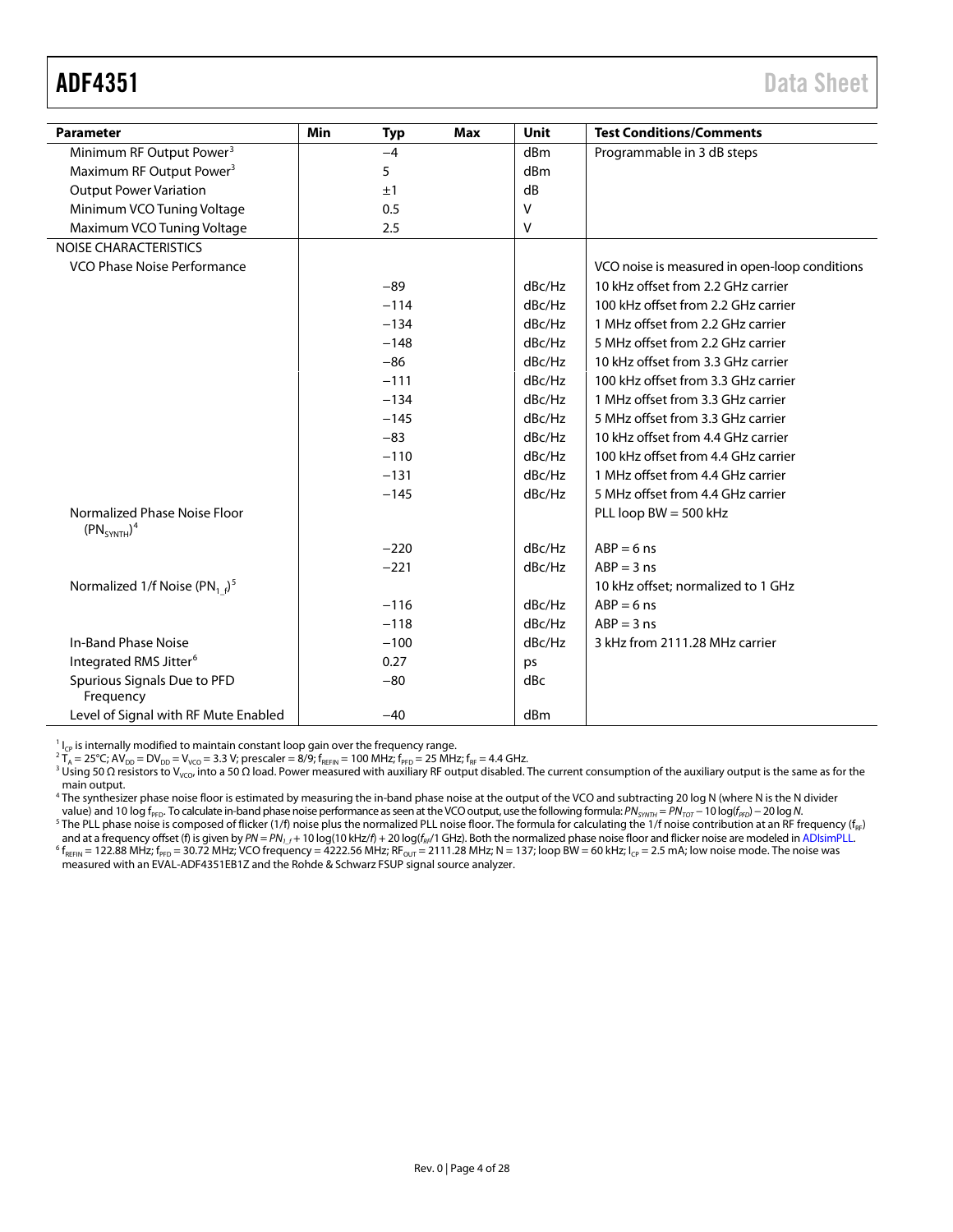### <span id="page-4-0"></span>**TIMING CHARACTERISTICS**

 $AV_{DD} = DV_{DD} = V_{vCO} = SDV_{DD} = V_P = 3.3 V \pm 10\%$ ; AGND = DGND = 0 V; 1.8 V and 3 V logic levels used;  $T_A = T_{MIN}$  to  $T_{MAX}$ , unless otherwise noted.

#### <span id="page-4-2"></span>**Table 2.**

| <b>Parameter</b> | Limit | Unit   | <b>Description</b>     |
|------------------|-------|--------|------------------------|
|                  | 20    | ns min | LE setup time          |
| t <sub>2</sub>   | 10    | ns min | DATA to CLK setup time |
| $t_{3}$          | 10    | ns min | DATA to CLK hold time  |
| $t_4$            | 25    | ns min | CLK high duration      |
| $t_{5}$          | 25    | ns min | CLK low duration       |
| $t_{6}$          | 10    | ns min | CLK to LE setup time   |
| t,               | 20    | ns min | LE pulse width         |

#### *Timing Diagram*

<span id="page-4-1"></span>

*Figure 2. Timing Diagram*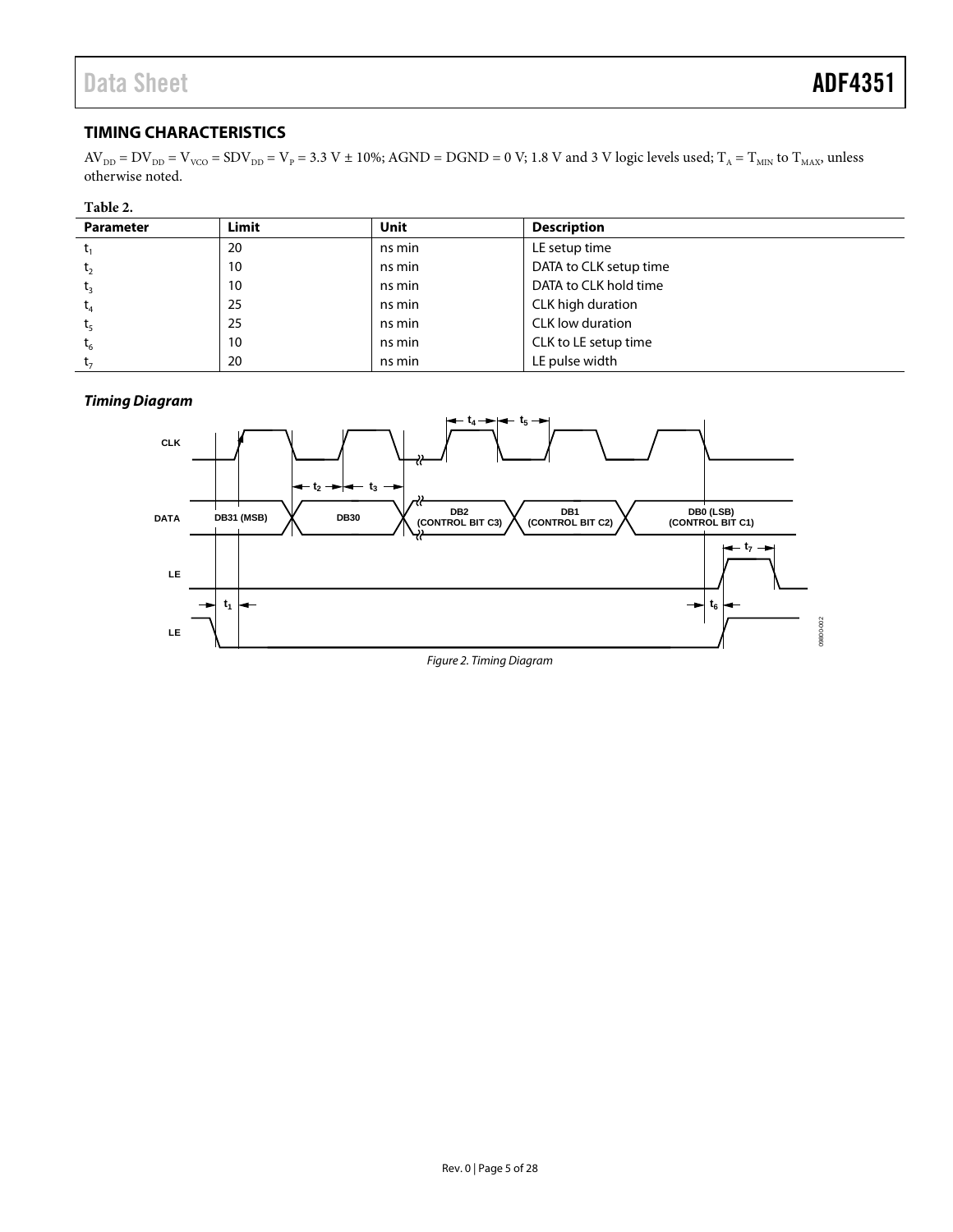## <span id="page-5-0"></span>ABSOLUTE MAXIMUM RATINGS

 $T_A = 25$ °C, unless otherwise noted.

#### **Table 3.**

| <b>Parameter</b>                        | Rating                              |
|-----------------------------------------|-------------------------------------|
| $AV_{DD}$ to $GND1$                     | $-0.3$ V to $+3.9$ V                |
| $AVDD$ to $DVDD$                        | $-0.3$ V to $+0.3$ V                |
| $V_{VCO}$ to $GND1$                     | $-0.3$ V to $+3.9$ V                |
| $V_{VCO}$ to $AV_{DD}$                  | $-0.3$ V to $+0.3$ V                |
| Digital I/O Voltage to GND <sup>1</sup> | $-0.3$ V to V <sub>pp</sub> + 0.3 V |
| Analog I/O Voltage to GND <sup>1</sup>  | $-0.3$ V to V <sub>DD</sub> + 0.3 V |
| $REF_{IN}$ to $GND1$                    | $-0.3$ V to $V_{DD}$ + 0.3 V        |
| Operating Temperature Range             | $-40^{\circ}$ C to $+85^{\circ}$ C  |
| Storage Temperature Range               | $-65^{\circ}$ C to $+125^{\circ}$ C |
| <b>Maximum Junction Temperature</b>     | $150^{\circ}$ C                     |
| Reflow Soldering                        |                                     |
| Peak Temperature                        | $260^{\circ}$ C                     |
| Time at Peak Temperature                | 40 sec                              |

<sup>1</sup> GND = AGND = DGND =  $CP<sub>GND</sub>$  =  $SD<sub>GND</sub>$  =  $A<sub>GNDVCO</sub>$  = 0 V.

Stresses above those listed under Absolute Maximum Ratings may cause permanent damage to the device. This is a stress rating only; functional operation of the device at these or any other conditions above those indicated in the operational section of this specification is not implied. Exposure to absolute maximum rating conditions for extended periods may affect device reliability.

This device is a high performance RF integrated circuit with an ESD rating of <1.5 kV and is ESD sensitive. Proper precautions should be taken for handling and assembly.

### <span id="page-5-1"></span>**TRANSISTOR COUNT**

The transistor count for th[e ADF4351](http://www.analog.com/ADF4351) is 36,955 (CMOS) and 986 (bipolar).

#### <span id="page-5-2"></span>**THERMAL RESISTANCE**

Thermal impedance  $(\theta_{IA})$  is specified for a device with the exposed pad soldered to GND.

#### **Table 4. Thermal Resistance**

| Package Type            |     | Unit |
|-------------------------|-----|------|
| 32-Lead LFCSP (CP-32-2) | ววว | °C/W |

#### <span id="page-5-3"></span>**ESD CAUTION**



ESD (electrostatic discharge) sensitive device. Charged devices and circuit boards can discharge without detection. Although this product features patented or proprietary protection circuitry, damage may occur on devices subjected to high energy ESD. Therefore, proper ESD precautions should be taken to avoid performance degradation or loss of functionality.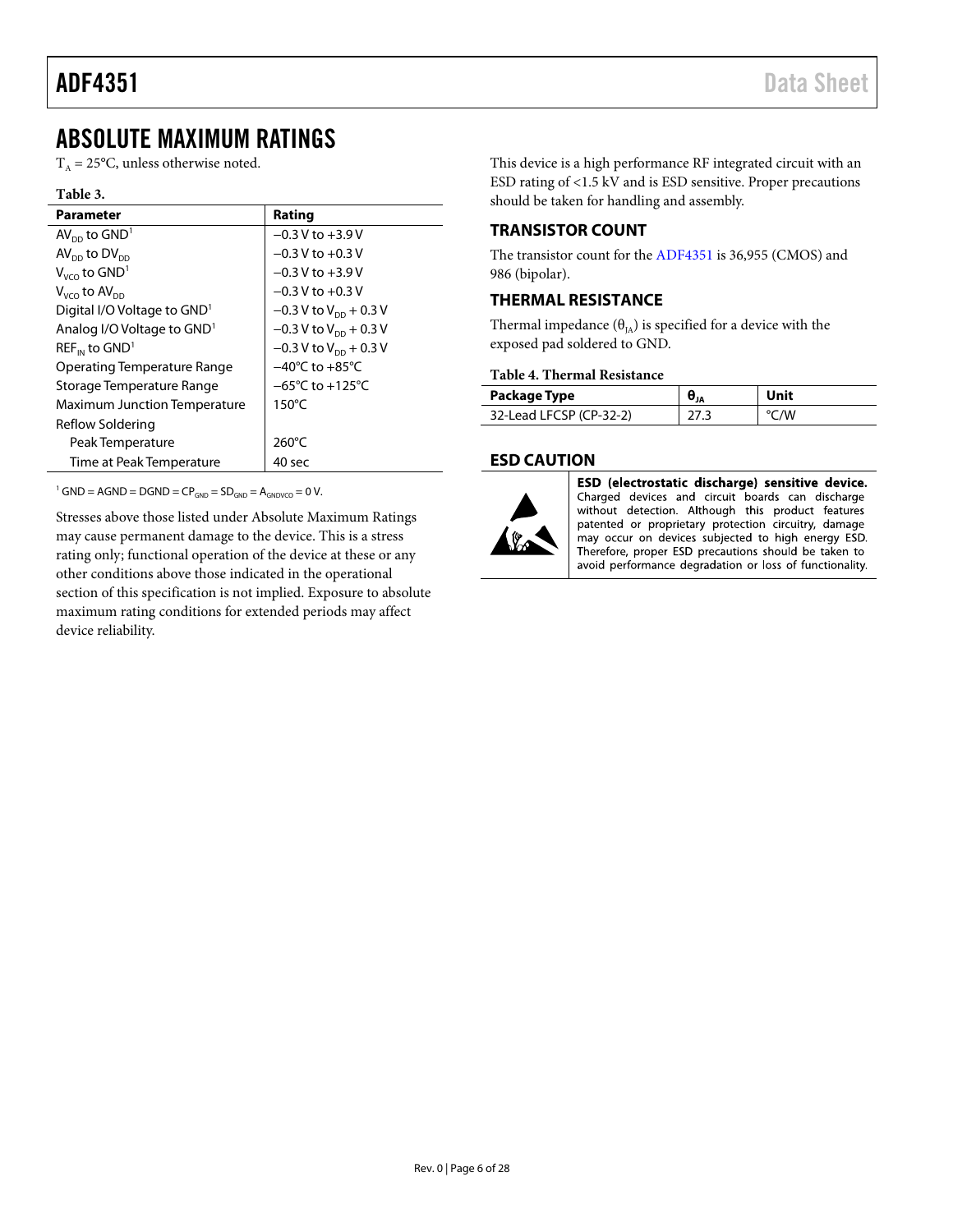## <span id="page-6-0"></span>PIN CONFIGURATION AND FUNCTION DESCRIPTIONS



#### **Table 5. Pin Function Descriptions**

|                   | radic 5.1 m Function Descriptions |                                                                                                                                                                                                                       |
|-------------------|-----------------------------------|-----------------------------------------------------------------------------------------------------------------------------------------------------------------------------------------------------------------------|
| Pin No.           | <b>Mnemonic</b>                   | <b>Description</b>                                                                                                                                                                                                    |
| $\mathbf{1}$      | <b>CLK</b>                        | Serial Clock Input. Data is clocked into the 32-bit shift register on the CLK rising edge. This input is a high<br>impedance CMOS input.                                                                              |
| 2                 | <b>DATA</b>                       | Serial Data Input. The serial data is loaded MSB first with the three LSBs as the control bits. This input is a high<br>impedance CMOS input.                                                                         |
| 3                 | LE                                | Load Enable. When LE goes high, the data stored in the 32-bit shift register is loaded into the register that is<br>selected by the three control bits. This input is a high impedance CMOS input.                    |
| 4                 | <b>CE</b>                         | Chip Enable. A logic low on this pin powers down the device and puts the charge pump into three-state mode.<br>A logic high on this pin powers up the device, depending on the status of the power-down bits.         |
| 5                 | <b>SW</b>                         | Fast Lock Switch. A connection should be made from the loop filter to this pin when using the fast lock mode.                                                                                                         |
| 6                 | $V_{P}$                           | Charge Pump Power Supply. $V_P$ must have the same value as $AV_{DD}$ . Place decoupling capacitors to the ground<br>plane as close to this pin as possible.                                                          |
| 7                 | CP <sub>OUT</sub>                 | Charge Pump Output. When enabled, this output provides $\pm l_{\text{CP}}$ to the external loop filter. The output of the<br>loop filter is connected to $V_{\text{TUNE}}$ to drive the internal VCO.                 |
| 8                 | CP <sub>GND</sub>                 | Charge Pump Ground. This output is the ground return pin for $CP_{OUT}$ .                                                                                                                                             |
| 9                 | <b>AGND</b>                       | Analog Ground. Ground return pin for AV <sub>pp</sub> .                                                                                                                                                               |
| 10                | AV <sub>DD</sub>                  | Analog Power Supply. This pin ranges from 3.0 V to 3.6 V. Place decoupling capacitors to the analog ground<br>plane as close to this pin as possible. AV <sub>pp</sub> must have the same value as DV <sub>pp</sub> . |
| 11, 18, 21        | $A_{GNDVCO}$                      | VCO Analog Ground. Ground return pins for the VCO.                                                                                                                                                                    |
| $12 \overline{ }$ | $RF_{OUT}A+$                      | VCO Output. The output level is programmable. The VCO fundamental output or a divided-down version is<br>available.                                                                                                   |
| 13                | $RF_{OUT}A-$                      | Complementary VCO Output. The output level is programmable. The VCO fundamental output or a divided-<br>down version is available.                                                                                    |
| 14                | $RF_{OUT}B+$                      | Auxiliary VCO Output. The output level is programmable. The VCO fundamental output or a divided-down<br>version is available.                                                                                         |
| 15                | $RF_{OUT}B-$                      | Complementary Auxiliary VCO Output. The output level is programmable. The VCO fundamental output or a<br>divided-down version is available.                                                                           |
| 16, 17            | $V_{VCO}$                         | Power Supply for the VCO. This pin ranges from 3.0 V to 3.6 V. Place decoupling capacitors to the analog<br>ground plane as close to these pins as possible. $V_{VCO}$ must have the same value as AV <sub>DD</sub> . |
| 19                | <b>TEMP</b>                       | Temperature Compensation Output. Place decoupling capacitors to the ground plane as close to this pin as<br>possible.                                                                                                 |
| 20                | $V_{\text{TUNE}}$                 | Control Input to the VCO. This voltage determines the output frequency and is derived from filtering the $CP_{OUT}$<br>output voltage.                                                                                |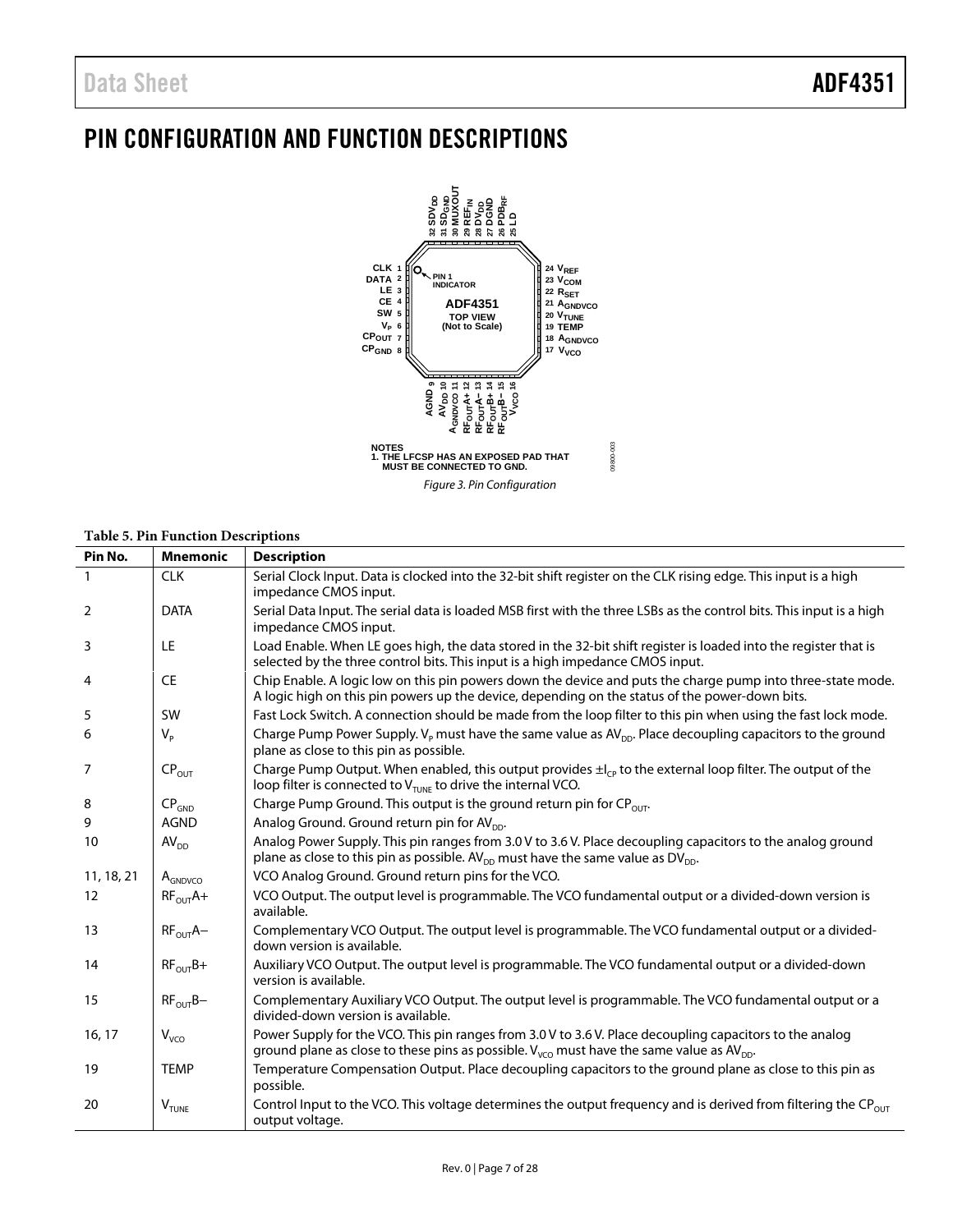| Pin No. | <b>Mnemonic</b>    | <b>Description</b>                                                                                                                                                                                                           |
|---------|--------------------|------------------------------------------------------------------------------------------------------------------------------------------------------------------------------------------------------------------------------|
| 22      | $R_{\sf SET}$      | Connecting a resistor between this pin and ground sets the charge pump output current. The nominal voltage                                                                                                                   |
|         |                    | bias at the R <sub>SFT</sub> pin is 0.55 V. The relationship between $I_{CP}$ and R <sub>SFT</sub> is as follows:                                                                                                            |
|         |                    | $I_{CP} = 25.5/R_{SFT}$                                                                                                                                                                                                      |
|         |                    | where:                                                                                                                                                                                                                       |
|         |                    | $R_{\text{SFT}}$ = 5.1 k $\Omega$ .                                                                                                                                                                                          |
|         |                    | $I_{CP} = 5 \text{ mA}.$                                                                                                                                                                                                     |
| 23      | $V_{COM}$          | Internal Compensation Node. Biased at half the tuning range. Place decoupling capacitors to the ground plane<br>as close to this pin as possible.                                                                            |
| 24      | $V_{REF}$          | Reference Voltage. Place decoupling capacitors to the ground plane as close to this pin as possible.                                                                                                                         |
| 25      | LD                 | Lock Detect Output Pin. A logic high output on this pin indicates PLL lock. A logic low output indicates loss<br>of PLL lock.                                                                                                |
| 26      | $PDB_{RF}$         | RF Power-Down. A logic low on this pin mutes the RF outputs. This function is also software controllable.                                                                                                                    |
| 27      | <b>DGND</b>        | Digital Ground. Ground return pin for DV <sub>pp</sub> .                                                                                                                                                                     |
| 28      | $DV_{DD}$          | Digital Power Supply. DV <sub>DD</sub> must have the same value as AV <sub>DD</sub> . Place decoupling capacitors to the ground<br>plane as close to this pin as possible.                                                   |
| 29      | $REF_{IN}$         | Reference Input. This CMOS input has a nominal threshold of $AV_{DD}/2$ and a dc equivalent input resistance of<br>100 k $\Omega$ . This input can be driven from a TTL or CMOS crystal oscillator, or it can be ac-coupled. |
| 30      | <b>MUXOUT</b>      | Multiplexer Output. The multiplexer output allows the lock detect value, the N divider value, or the R counter<br>value to be accessed externally.                                                                           |
| 31      | SD <sub>GND</sub>  | Digital $\Sigma$ - $\Delta$ Modulator Ground. Ground return pin for the $\Sigma$ - $\Delta$ modulator.                                                                                                                       |
| 32      | SDV <sub>nn</sub>  | Power Supply Pin for the Digital $\Sigma$ - $\Delta$ Modulator. SDV <sub>DD</sub> must have the same value as AV <sub>DD</sub> . Place decoupling<br>capacitors to the ground plane as close to this pin as possible.        |
| EP      | <b>Exposed Pad</b> | Exposed Pad. The LFCSP has an exposed pad that must be connected to GND.                                                                                                                                                     |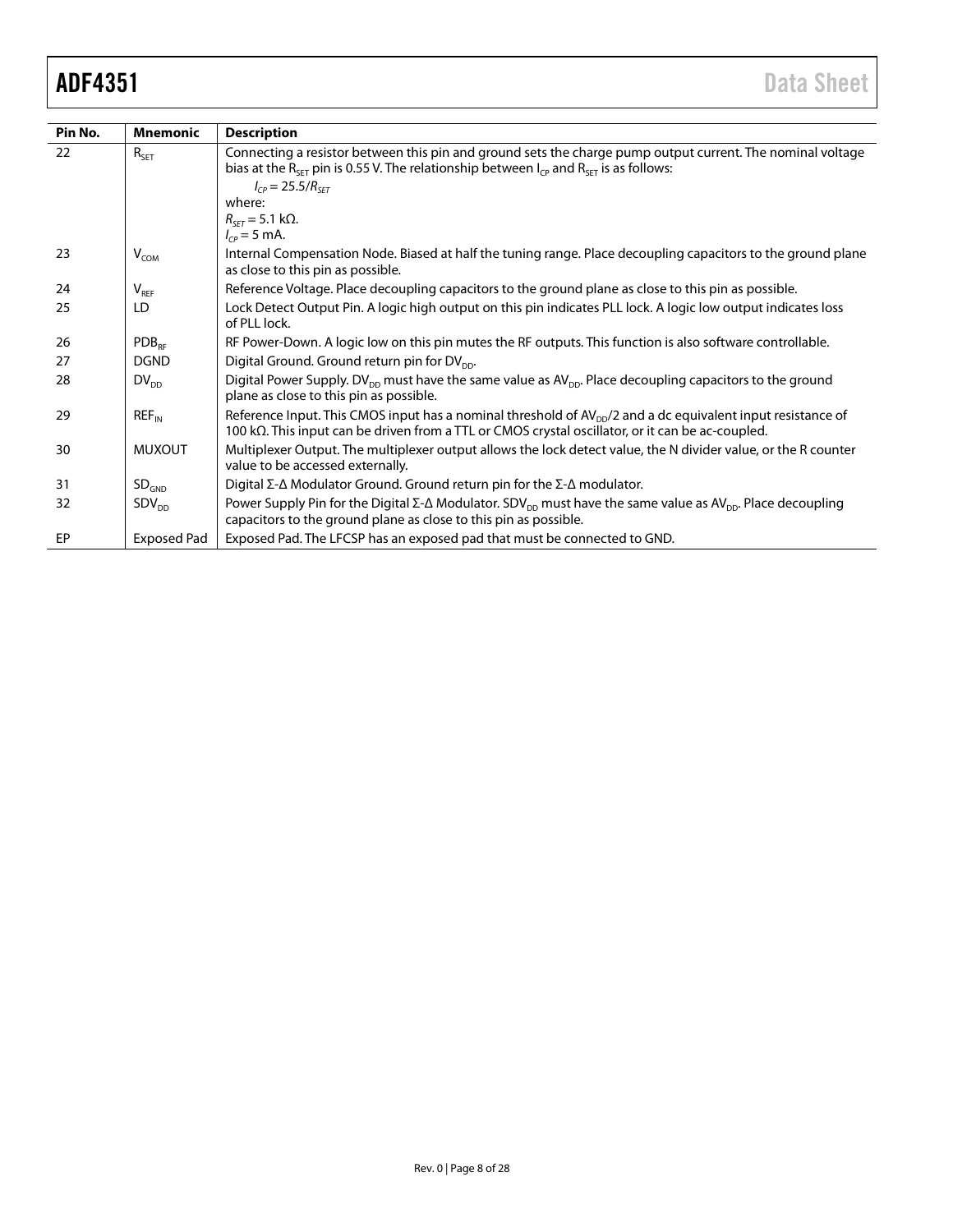## <span id="page-8-0"></span>TYPICAL PERFORMANCE CHARACTERISTICS



*Figure 4. Open-Loop VCO Phase Noise, 2.2 GHz*







*Figure 6. Open-Loop VCO Phase Noise, 4.4 GHz*



*Figure 7. Closed-Loop Phase Noise, Fundamental VCO and Dividers, VCO = 2.2 GHz, PFD = 25 MHz, Loop Filter Bandwidth = 63 kHz*



*Figure 8. Closed-Loop Phase Noise, Fundamental VCO and Dividers, VCO = 3.3 GHz, PFD = 25 MHz, Loop Filter Bandwidth = 63 kHz*



*Figure 9. Closed-Loop Phase Noise, Fundamental VCO and Dividers, VCO = 4.4 GHz, PFD = 25 MHz, Loop Filter Bandwidth = 63 kHz*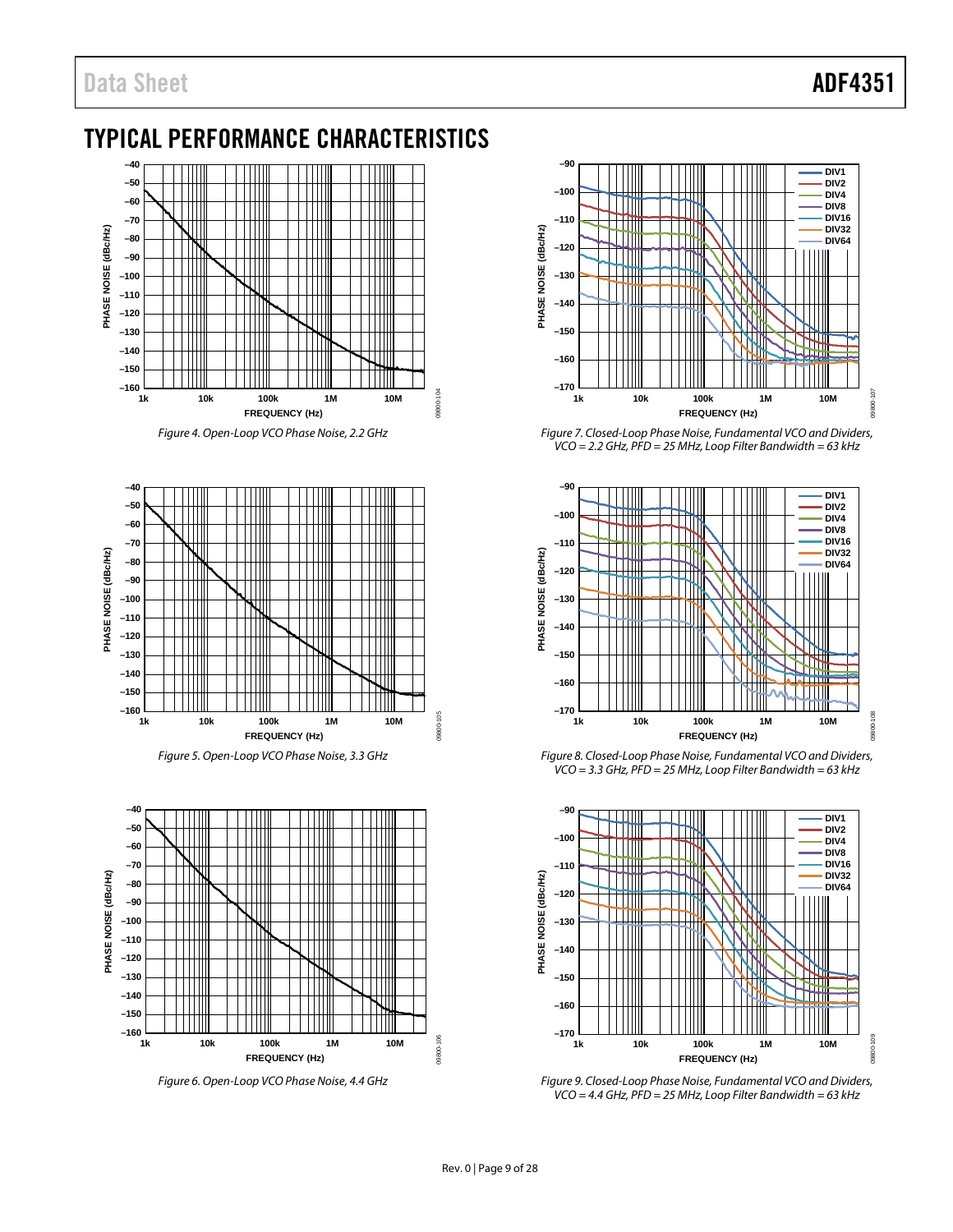

<span id="page-9-0"></span>*Figure 10. Fractional-N Spur Performance, Low Noise Mode, W-CDMA Band; RFOUT= 2111.28 MHz, REFIN = 122.88 MHz, PFD= 30.72 MHz, Output Divide-by-2 Selected; Loop Filter Bandwidth = 60 kHz, Channel Spacing = 240 kHz; RMS Phase Error = 0.21°, RMS Jitter = 0.27 ps, EVM = 0.37%*



*Figure 11. Fractional-N Spur Performance, Low Spur Mode, W-CDMA Band; RFOUT= 2111.28 MHz, REFIN = 122.88 MHz, PFD= 30.72 MHz, Output Divide-by-2 Selected; Loop Filter Bandwidth = 60 kHz, Channel Spacing = 240 kHz; RMS Phase Error = 0.37°, RMS Jitter = 0.49 ps, EVM = 0.64%*



<span id="page-9-1"></span>*Figure 12. Fractional-N Spur Performance, Low Noise Mode, W-CDMA Band; RFOUT= 2111.28 MHz, REFIN = 122.88 MHz, PFD= 30.72 MHz, Output Divide-by-2 Selected; Loop Filter Bandwidth = 20 kHz, Channel Spacing = 240 kHz; RMS Phase Error = 0.25°, RMS Jitter = 0.32 ps, EVM = 0.44%*



*Figure 13. Fractional-N Spur Performance, Low Noise Mode, LTE Band; RFOUT = 2646.96 MHz, REFIN = 122.88 MHz, PFD = 30.72 MHz; Loop Filter Bandwidth = 60 kHz, Channel Spacing = 240 kHz; Phase Word = 9, RMS Phase Error = 0.28°, RMS Jitter = 0.29 ps, EVM = 0.49%*







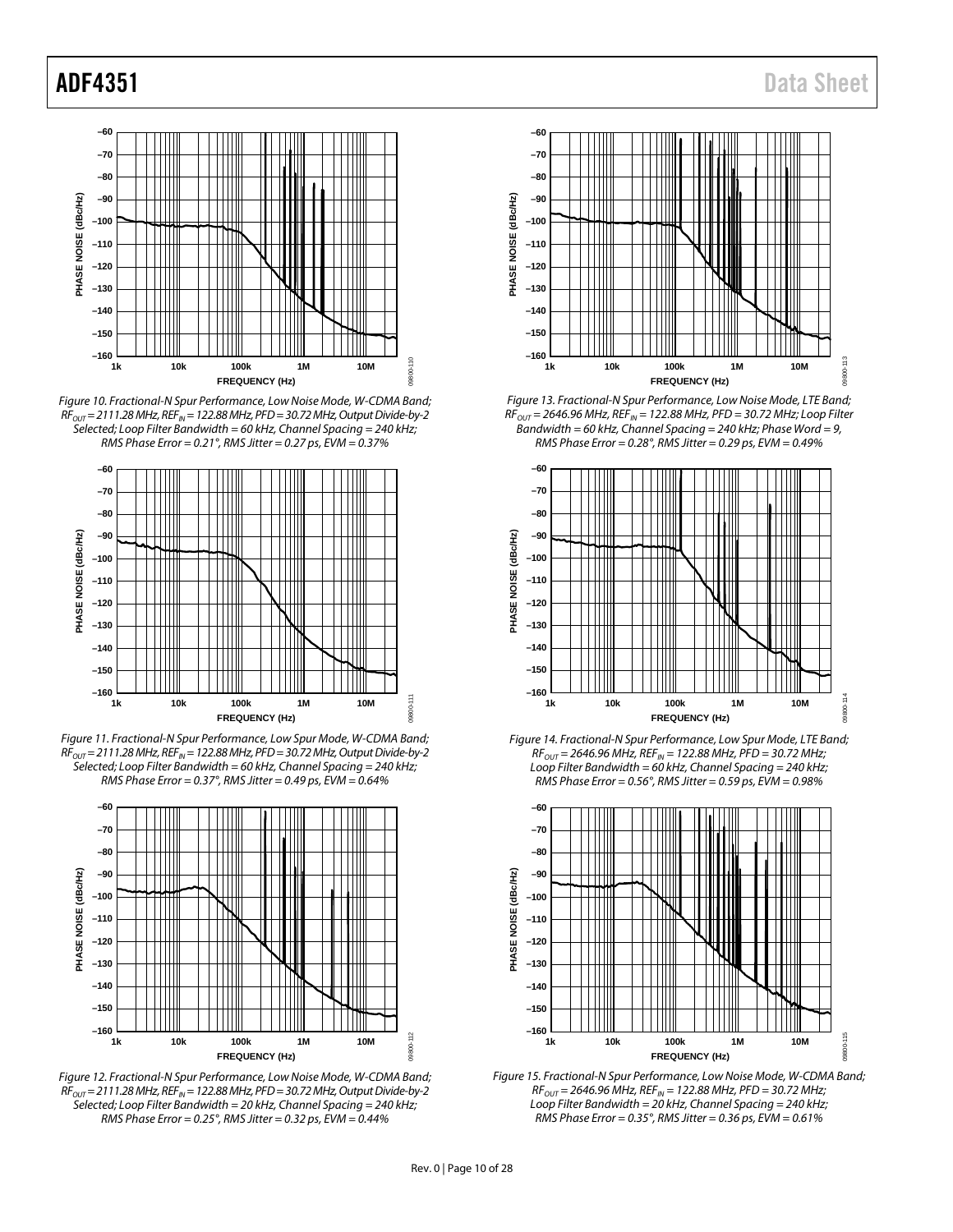## <span id="page-10-0"></span>CIRCUIT DESCRIPTION **REFERENCE INPUT SECTION**

<span id="page-10-1"></span>The reference input stage is shown in [Figure 16.](#page-10-4) The SW1 and SW2 switches are normally closed. The SW3 switch is normally open. When power-down is initiated, SW3 is closed, and SW1 and SW2 are opened. In this way, no loading of the  $REF_{IN}$  pin occurs during power-down.



#### <span id="page-10-4"></span><span id="page-10-2"></span>**RF N DIVIDER**

The RF N divider allows a division ratio in the PLL feedback path. The division ratio is determined by the INT, FRAC, and MOD values, which build up this divider (see [Figure 17\)](#page-10-5).



#### <span id="page-10-7"></span><span id="page-10-5"></span>*INT, FRAC, MOD, and R Counter Relationship*

The INT, FRAC, and MOD values, in conjunction with the R counter, make it possible to generate output frequencies that are spaced by fractions of the PFD frequency. For more information, see the [RF Synthesizer—A Worked Example](#page-20-0) section.

The RF VCO frequency ( $RF_{OUT}$ ) equation is

$$
RF_{OUT} = f_{PFD} \times (INT + (FRAC/MOD))
$$
 (1)

where:

*RF<sub>OUT</sub>* is the output frequency of the voltage controlled oscillator (VCO).

*INT* is the preset divide ratio of the binary 16-bit counter (23 to 65,535 for the 4/5 prescaler; 75 to 65,535 for the 8/9 prescaler). *FRAC* is the numerator of the fractional division (0 to MOD − 1). *MOD* is the preset fractional modulus (2 to 4095).

The PFD frequency  $(f_{\text{PPD}})$  equation is

$$
f_{\rm PFD} = REF_{IN} \times [(1+D)/(R \times (1+T))]
$$
 (2)

where:

 $REF_{IN}$  is the reference input frequency.

*D* is the REF<sub>IN</sub> doubler bit (0 or 1).

*R* is the preset divide ratio of the binary 10-bit programmable reference counter (1 to 1023).

*T* is the  $REF_{IN}$  divide-by-2 bit (0 or 1).

#### *Integer-N Mode*

If  $FRAC = 0$  and the DB8 (LDF) bit in Register 2 is set to 1, the synthesizer operates in integer-N mode. The DB8 bit in Register 2 should be set to 1 for integer-N digital lock detect.

#### *R Counter*

The 10-bit R counter allows the input reference frequency  $(REF_{IN})$  to be divided down to produce the reference clock to the PFD. Division ratios from 1 to 1023 are allowed.

#### <span id="page-10-3"></span>**PHASE FREQUENCY DETECTOR (PFD) AND CHARGE PUMP**

The phase frequency detector (PFD) takes inputs from the R counter and N counter and produces an output proportional to the phase and frequency difference between them[. Figure 18](#page-10-6) is a simplified schematic of the phase frequency detector.



*Figure 18. PFD Simplified Schematic*

<span id="page-10-6"></span>The PFD includes a programmable delay element that sets the width of the antibacklash pulse (ABP). This pulse ensures that there is no dead zone in the PFD transfer function. Bit DB22 in Register 3 (R3) is used to set the ABP as follows:

- When Bit DB22 is set to 0, the ABP width is programmed to 6 ns, the recommended value for fractional-N applications.
- When Bit DB22 is set to 1, the ABP width is programmed to 3 ns, the recommended value for integer-N applications.

For integer-N applications, the in-band phase noise is improved by enabling the shorter pulse width. The PFD frequency can operate up to 90 MHz in this mode. To operate with PFD frequencies higher than 45 MHz, VCO band select must be disabled by setting the phase adjust bit (DB28) to 1 in Register 1.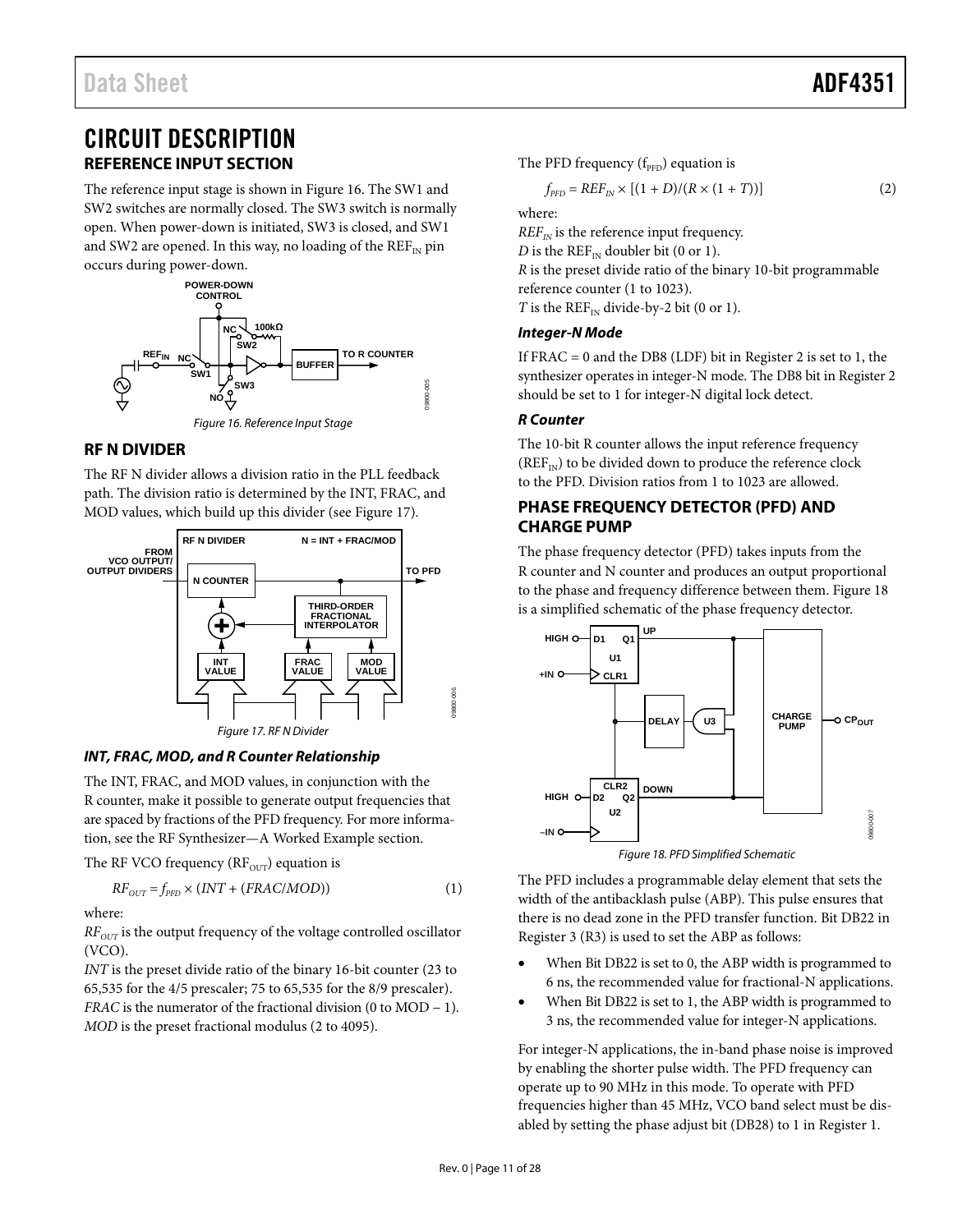#### <span id="page-11-0"></span>**MUXOUT AND LOCK DETECT**

The multiplexer output on th[e ADF4351](http://www.analog.com/ADF4351) allows the user to access various internal points on the chip. The state of MUXOUT is controlled by the M3, M2, and M1 bits in Register 2 (se[e Figure 26\)](#page-15-0). [Figure 19](#page-11-4) shows the MUXOUT section in block diagram form.





#### <span id="page-11-4"></span><span id="page-11-1"></span>**INPUT SHIFT REGISTERS**

The [ADF4351](http://www.analog.com/ADF4351) digital section includes a 10-bit RF R counter, a 16-bit RF N counter, a 12-bit FRAC counter, and a 12-bit modulus counter. Data is clocked into the 32-bit shift register on each rising edge of CLK. The data is clocked in MSB first. Data is transferred from the shift register to one of six latches on the rising edge of LE. The destination latch is determined by the state of the three control bits (C3, C2, and C1) in the shift register. As shown in [Figure 2,](#page-4-1) the control bits are the three LSBs: DB2, DB1, and DB0[. Table 6](#page-11-5) shows the truth table for these bits. [Figure 23](#page-13-1) summarizes how the latches are programmed.

<span id="page-11-5"></span>

|  |  |  | Table 6. Truth Table for the C3, C2, and C1 Control Bits |
|--|--|--|----------------------------------------------------------|
|--|--|--|----------------------------------------------------------|

|    | <b>Control Bits</b> |    |                 |  |
|----|---------------------|----|-----------------|--|
| C3 | C)                  | ٢1 | Register        |  |
|    | O                   |    | Register 0 (R0) |  |
|    |                     |    | Register 1 (R1) |  |
|    |                     |    | Register 2 (R2) |  |
|    |                     |    | Register 3 (R3) |  |
|    |                     |    | Register 4 (R4) |  |
|    |                     |    | Register 5 (R5) |  |

#### <span id="page-11-2"></span>**PROGRAM MODES**

[Table 6](#page-11-5) an[d Figure 23](#page-13-1) throug[h Figure 29](#page-16-0) show how the program modes are set up in the [ADF4351.](http://www.analog.com/ADF4351)

The following settings in th[e ADF4351](http://www.analog.com/ADF4351) are double buffered: phase value, modulus value, reference doubler, reference divide-by-2, R counter value, and charge pump current setting. Before the part uses a new value for any double-buffered setting, the following two events must occur:

- 1. The new value is latched into the device by writing to the appropriate register.
- 2. A new write is performed on Register 0 (R0).

For example, any time that the modulus value is updated, Register 0 (R0) must be written to, to ensure that the modulus value is loaded correctly. The divider select value in Register 4 (R4) is also double buffered, but only if the DB13 bit of Register 2 (R2) is set to 1.

#### <span id="page-11-3"></span>**VCO**

The VCO core in th[e ADF4351](http://www.analog.com/ADF4351) consists of three separate VCOs, each of which uses 16 overlapping bands, as shown i[n Figure 20,](#page-11-6) to allow a wide frequency range to be covered without a large VCO sensitivity  $(K_V)$  and resultant poor phase noise and spurious performance.



<span id="page-11-6"></span>The correct VCO and band are selected automatically by the VCO and band select logic at power-up or whenever Register 0 (R0) is updated.

VCO and band selection take 10 PFD cycles multiplied by the value of the band select clock divider. The VCO  $V_{\text{TUNE}}$  is disconnected from the output of the loop filter and is connected to an internal reference voltage.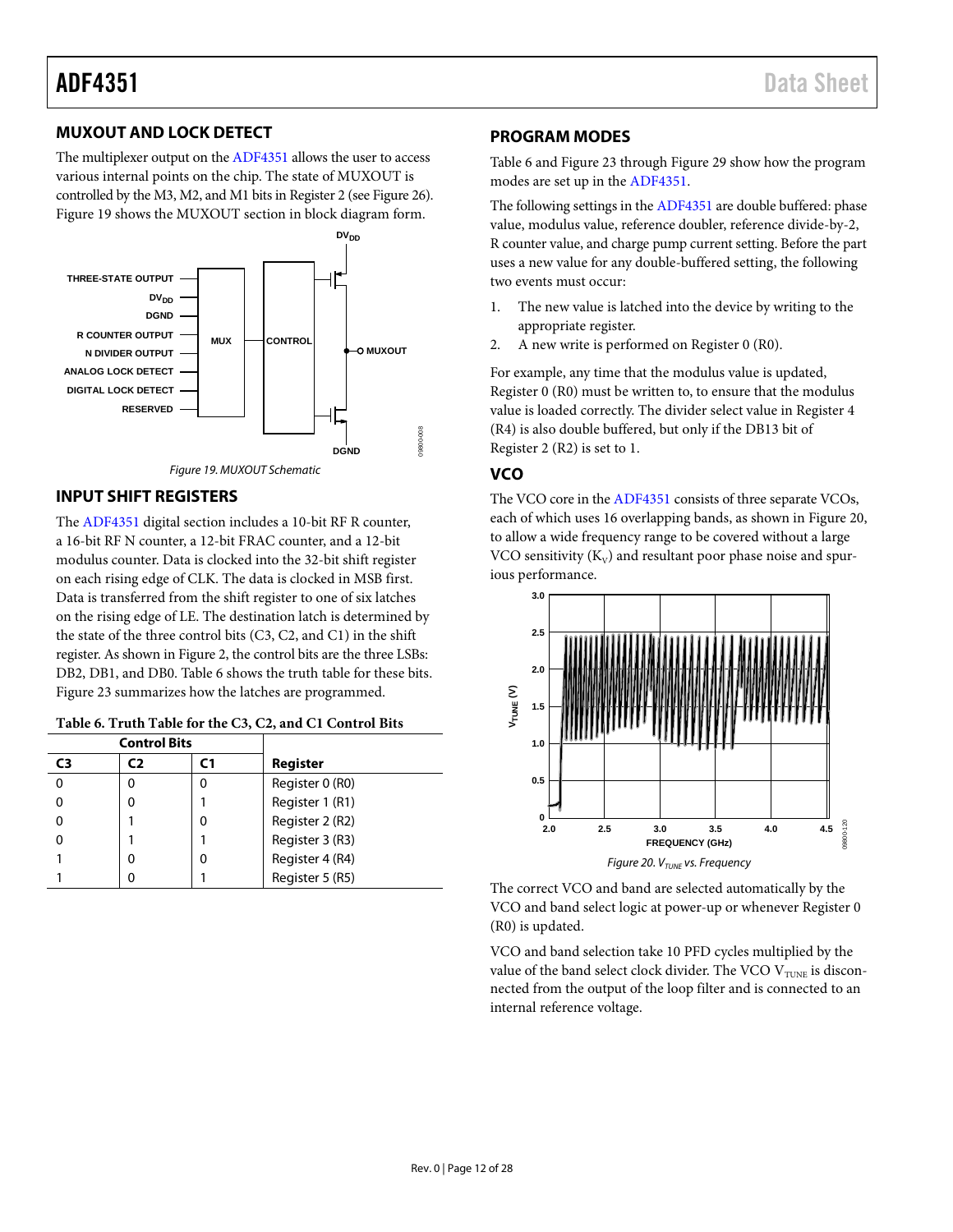## Data Sheet **ADF4351**

The R counter output is used as the clock for the band select logic. A programmable divider is provided at the R counter output to allow division by an integer from 1 to 255; the divider value is set using Bits[DB19:DB12] in Register 4 (R4). When the required PFD frequency is higher than 125 kHz, the divide ratio should be set to allow enough time for correct band selection.

Band selection takes 10 cycles of the PFD frequency, equal to 80 µs. If faster lock times are required, Bit DB23 in Register 3 (R3) must be set to 1. This setting allows the user to select a higher band select clock frequency of up to 500 kHz, which speeds up the minimum band select time to 20 µs. For phase adjustments and small (<1 MHz) frequency adjustments, the user can disable VCO band selection by setting Bit DB28 in Register 1 (R1) to 1. This setting selects the phase adjust feature.

After band selection, normal PLL action resumes. The nominal value of  $K_v$  is 40 MHz/V when the N divider is driven from the VCO output or from this value divided by D. D is the output divider value if the N divider is driven from the RF divider output (selected by programming Bits[DB22:DB20] in Register 4). The [ADF4351](http://www.analog.com/ADF4351) contains linearization circuitry to minimize any variation of the product of  $I_{CP}$  and  $K_V$  to keep the loop bandwidth constant.

The VCO shows variation of  $K_V$  as the  $V_{\text{TUNE}}$  varies within the band and from band to band. For wideband applications covering a wide frequency range (and changing output dividers), a value of 40 MHz/V provides the most accurate  $K_v$  because this value is closest to an average value[. Figure 21](#page-12-1) shows how  $K_V$ varies with fundamental VCO frequency, along with an average value for the frequency band. Users may prefer this figure when using narrow-band designs.

<span id="page-12-1"></span>

#### <span id="page-12-0"></span>**OUTPUT STAGE**

The  $RF_{OUT}A+$  and  $RF_{OUT}A-$  pins of the [ADF4351](http://www.analog.com/ADF4351) are connected to the collectors of an NPN differential pair driven by buffered outputs of the VCO, as shown i[n Figure 22.](#page-12-2) 



*Figure 22. Output Stage*

<span id="page-12-2"></span>To allow the user to optimize the power dissipation vs. the output power requirements, the tail current of the differential pair is programmable using Bits[DB4:DB3] in Register 4 (R4). Four current levels can be set. These levels give output power levels of −4 dBm, −1 dBm, +2 dBm, and +5 dBm, using a 50 Ω resistor to AV<sub>DD</sub> and ac coupling into a 50  $\Omega$  load. Alternatively, both outputs can be combined in a  $1 + 1:1$  transformer or a  $180^\circ$ microstrip coupler (see the [Output Matching](#page-26-0) section).

If the outputs are used individually, the optimum output stage consists of a shunt inductor to  $V_{VCO}$ . The unused complementary output must be terminated with a similar circuit to the used output.

An auxiliary output stage exists on the  $RF<sub>OUT</sub>B+$  and  $RF<sub>OUT</sub>B$ pins, providing a second set of differential outputs that can be used to drive another circuit. The auxiliary output stage can be used only if the primary outputs are enabled. If the auxiliary output stage is not used, it can be powered down.

Another feature of the [ADF4351](http://www.analog.com/ADF4351) is that the supply current to the RF output stage can be shut down until the part achieves lock, as measured by the digital lock detect circuitry. This feature is enabled by setting the mute till lock detect (MTLD) bit in Register 4 (R4).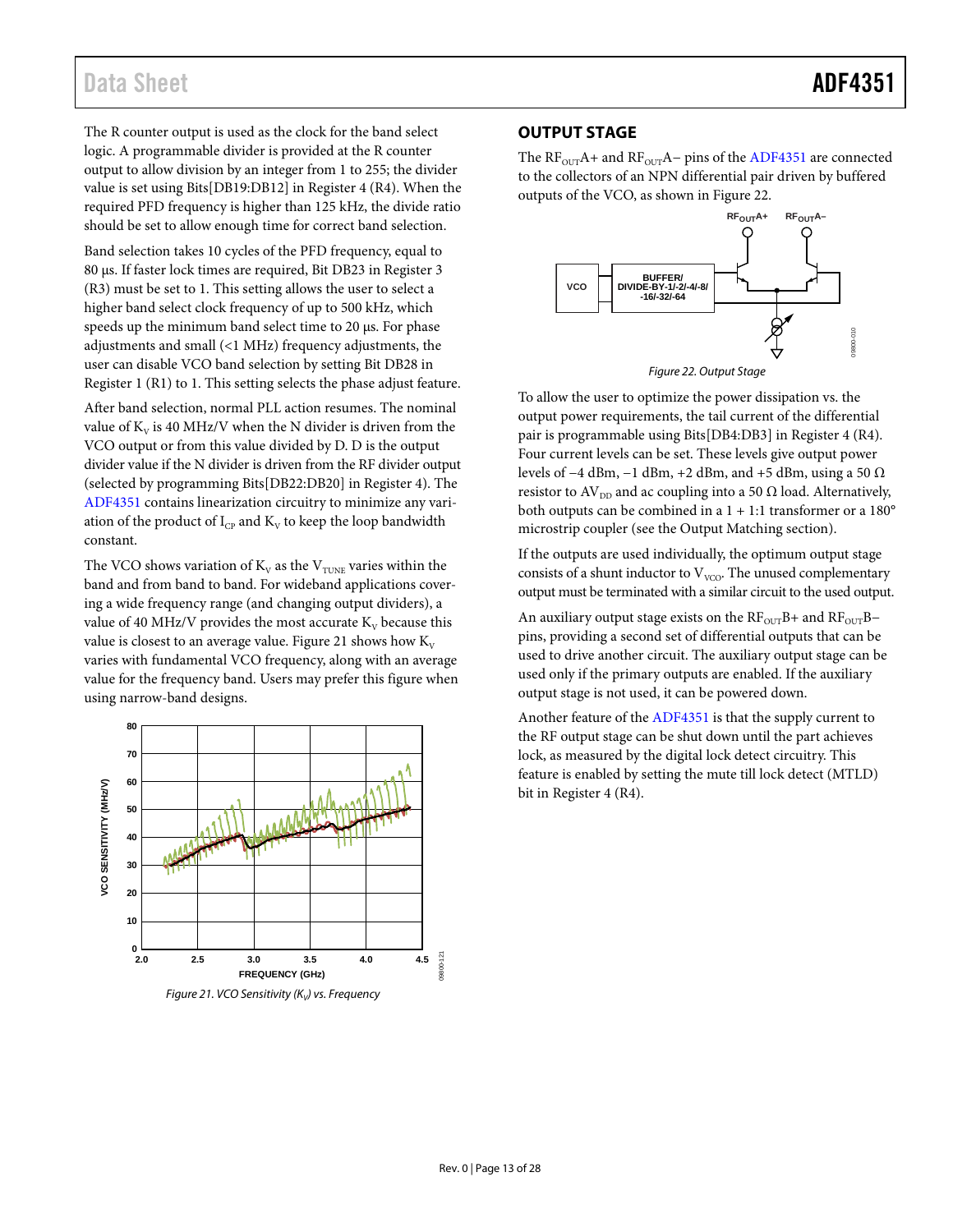## <span id="page-13-0"></span>REGISTER MAPS

| <b>REGISTER 0</b> |                                                  |       |     |                                 |  |     |                 |     |                                                                                                                                                                                                                   |    |           |           |           |           |                                       |    |           |     |     |     |    |      |      |                               |                |                |                |           |           |  |  |                         |
|-------------------|--------------------------------------------------|-------|-----|---------------------------------|--|-----|-----------------|-----|-------------------------------------------------------------------------------------------------------------------------------------------------------------------------------------------------------------------|----|-----------|-----------|-----------|-----------|---------------------------------------|----|-----------|-----|-----|-----|----|------|------|-------------------------------|----------------|----------------|----------------|-----------|-----------|--|--|-------------------------|
|                   | ę<br>RESERY<br><b>16-BIT INTEGER VALUE (INT)</b> |       |     |                                 |  |     |                 |     |                                                                                                                                                                                                                   |    |           |           |           |           | <b>12-BIT FRACTIONAL VALUE (FRAC)</b> |    |           |     |     |     |    |      |      | <b>CONTROL</b><br><b>BITS</b> |                |                |                |           |           |  |  |                         |
|                   |                                                  |       |     |                                 |  |     |                 |     | 10B31 DB30   DB29   DB28   DB27   DB26   DB25   DB24   DB23   DB22   DB22   DB21   DB20   DB19   DB17   DB15   DB15   DB13   DB12   DB11   DB10   DB3   DB3   DB8   DB7   DB6   DB5   DB5   DB3   DB3   DB2   DB1 |    |           |           |           |           |                                       |    |           |     |     |     |    |      |      |                               |                |                |                |           |           |  |  | DB <sub>0</sub>         |
|                   | $\mathbf{0}$                                     | N16 I | N15 | N <sub>14</sub> N <sub>13</sub> |  | N12 | N <sub>11</sub> | N10 | <b>N9</b>                                                                                                                                                                                                         | N8 | <b>N7</b> | <b>N6</b> | <b>N5</b> | <b>N4</b> | N3                                    | N2 | <b>N1</b> | F12 | F11 | F10 | F9 | F8 I | F7 1 | F6                            | F <sub>5</sub> | F <sub>4</sub> | F <sub>3</sub> | <b>F2</b> | <b>F1</b> |  |  | $C3(0)$ $C2(0)$ $C1(0)$ |

|   |                 |   |                 |                 |                 |                 |            |                |    |                                   |    |           |    |                  | <b>REGISTER 1</b> |           |                                   |                 |    |                                   |           |       |    |           |                  |    |    |                                                                                                                                                                                                                         |                               |                 |
|---|-----------------|---|-----------------|-----------------|-----------------|-----------------|------------|----------------|----|-----------------------------------|----|-----------|----|------------------|-------------------|-----------|-----------------------------------|-----------------|----|-----------------------------------|-----------|-------|----|-----------|------------------|----|----|-------------------------------------------------------------------------------------------------------------------------------------------------------------------------------------------------------------------------|-------------------------------|-----------------|
|   | <b>RESERVED</b> |   | PHASE<br>ADJUST | ≃<br>PRESC.     |                 |                 |            |                |    | <b>12-BIT PHASE VALUE (PHASE)</b> |    |           |    | DBR <sup>1</sup> |                   |           |                                   |                 |    | <b>12-BIT MODULUS VALUE (MOD)</b> |           |       |    |           | DBR <sup>1</sup> |    |    |                                                                                                                                                                                                                         | <b>CONTROL</b><br><b>BITS</b> |                 |
|   |                 |   |                 |                 |                 |                 |            |                |    |                                   |    |           |    |                  |                   |           |                                   |                 |    |                                   |           |       |    |           |                  |    |    | IDB31  DB30  DB29  DB28  DB27  DB26  DB25  DB24  DB23  DB22  DB22  DB21  DB20  DB19  DB18  DB17  DB15  DB15  DB14  DB13  DB12  DB11  DB10  DB1  DB3   DB8  DB7  DB6  DB5  DB4   DB3   DB2   DB3   DB2   DB3   DB2   DB1 |                               | DB <sub>0</sub> |
| 0 | 0               | 0 | PH <sub>1</sub> | PR <sub>1</sub> | P <sub>12</sub> | P <sub>11</sub> | <b>P10</b> | P <sub>9</sub> | P8 | P7                                | P6 | <b>P5</b> | P4 | P3               | <b>P2</b>         | <b>P1</b> | M <sub>12</sub>   M <sub>11</sub> | M <sub>10</sub> | M9 | M8                                | <b>M7</b> | 'IM6I | M5 | <b>M4</b> | ΜЗ               | M2 | M1 | C3(0) C2(0) C1(1)                                                                                                                                                                                                       |                               |                 |

|          |                |                                                            |                 |                |           |                                       |                                       |                           |                |        |    |                         |                |               | <b>REGISTER 2</b> |                                                                                                                                                                                           |    |                  |     |                                                                  |                                   |                  |    |                |                |                 |                    |                  |                               |  |
|----------|----------------|------------------------------------------------------------|-----------------|----------------|-----------|---------------------------------------|---------------------------------------|---------------------------|----------------|--------|----|-------------------------|----------------|---------------|-------------------|-------------------------------------------------------------------------------------------------------------------------------------------------------------------------------------------|----|------------------|-----|------------------------------------------------------------------|-----------------------------------|------------------|----|----------------|----------------|-----------------|--------------------|------------------|-------------------------------|--|
| RESERVED |                | LOW<br><b>NOISE AND</b><br><b>LOW SPUR</b><br><b>MODES</b> |                 | <b>MUXOUT</b>  |           | reference<br>Doubler DBR <sup>1</sup> | DBR <sup>1</sup><br>RDIV <sub>2</sub> |                           |                |        |    | <b>10-BIT R COUNTER</b> |                |               | DBR <sup>1</sup>  |                                                                                                                                                                                           |    | DOUBLE<br>BUFFER |     | <b>CHARGE</b><br><b>PUMP</b><br><b>CURRENT</b><br><b>SETTING</b> |                                   | DBR <sup>1</sup> | ë  | å              | E<br>F<br>윤론   | NMOG-<br>POWER- | OP THREE-<br>STATE | COUNTER<br>RESET | <b>CONTROL</b><br><b>BITS</b> |  |
|          |                |                                                            |                 |                |           |                                       |                                       |                           |                |        |    |                         |                |               |                   | DB31  DB30  DB29  DB28  DB27  DB26  DB25  DB24  DB23  DB22  DB21  DB20  DB19  DB18  DB17  DB16  DB15  DB14  DB13  DB12  DB11  DB10  DB3  DB8  DB7  DB6  DB5  DB4  DB3   DB2  DB2  DB7  DB |    |                  |     |                                                                  |                                   |                  |    |                |                |                 |                    |                  | DB1 DB0                       |  |
| $\Omega$ | L <sub>2</sub> | L <sub>1</sub>                                             | M <sub>3</sub>  | M <sub>2</sub> | <b>M1</b> | RD <sub>2</sub>                       | RD1                                   | R <sub>10</sub>           | R <sub>9</sub> | R8     | R7 | R6                      | R <sub>5</sub> | <b>R4</b>     | R <sub>3</sub>    | R <sub>2</sub>                                                                                                                                                                            | R1 | D <sub>1</sub>   | CP4 | CP3                                                              | CP2                               | CP1              | U6 | U <sub>5</sub> | U <sub>4</sub> | U3              | U <sub>2</sub>     | U1               | $C3(0)$ $C2(1)$ $C1(0)$       |  |
|          |                |                                                            |                 |                |           |                                       |                                       |                           |                |        |    |                         |                |               | <b>REGISTER 3</b> |                                                                                                                                                                                           |    |                  |     |                                                                  |                                   |                  |    |                |                |                 |                    |                  |                               |  |
|          |                |                                                            | <b>RESERVED</b> |                |           |                                       |                                       | BAND SELECT<br>CLOCK MODE | 윱              | CHARGE |    | <b>RESERVED</b>         | ន៍             | RVED<br>RESEI |                   | <b>CLK</b><br><b>DIV</b><br><b>MODE</b>                                                                                                                                                   |    |                  |     |                                                                  | <b>12-BIT CLOCK DIVIDER VALUE</b> |                  |    |                |                |                 |                    |                  | <b>CONTROL</b><br><b>BITS</b> |  |

|  |   |              |                 |   |              |   |              |                                   |                |                         |                 |                |                | <b>REGISTER 3</b> |                           |                 |                 |                 |    |                                   |    |    |                |    |                |                |    |                                                                                                                                                                             |                               |  |
|--|---|--------------|-----------------|---|--------------|---|--------------|-----------------------------------|----------------|-------------------------|-----------------|----------------|----------------|-------------------|---------------------------|-----------------|-----------------|-----------------|----|-----------------------------------|----|----|----------------|----|----------------|----------------|----|-----------------------------------------------------------------------------------------------------------------------------------------------------------------------------|-------------------------------|--|
|  |   |              | <b>RESERVED</b> |   |              |   |              | <b>BAND SELECT<br/>CLOCK MODE</b> | à              | ب س<br>CHARGI<br>CANCEL | <b>RESERVED</b> |                | ш<br>SER`<br>쁕 | <b>DIV</b>        | <b>CLK</b><br><b>MODE</b> |                 |                 |                 |    | <b>12-BIT CLOCK DIVIDER VALUE</b> |    |    |                |    |                |                |    |                                                                                                                                                                             | <b>CONTROL</b><br><b>BITS</b> |  |
|  |   |              |                 |   |              |   |              |                                   |                |                         |                 |                |                |                   |                           |                 |                 |                 |    |                                   |    |    |                |    |                |                |    | 10B31 DB30 DB29 DB28 DB27 DB26 DB25 DB24 DB23 DB22 DB21 DB20 DB19 DB19 DB18 DB17 DB16 DB15 DB14 DB13 DB12 DB11 DB10 DB9 DB8 DB8 DB8 DB7 DB6 DB5 DB4 DB3 DB4 DB3 DB2 DB1 DB1 |                               |  |
|  | 0 | $\mathbf{0}$ | 0               | 0 | <sup>0</sup> | 0 | $\mathbf{0}$ | F <sub>4</sub>                    | F <sub>3</sub> | F <sub>2</sub>          | 0               | F <sub>1</sub> | 0              | C <sub>2</sub>    | C <sub>1</sub>            | D <sub>12</sub> | D <sub>11</sub> | D <sub>10</sub> | D9 | D8                                | D7 | D6 | D <sub>5</sub> | D4 | D <sub>3</sub> | D <sub>2</sub> | D1 | C3(0) C2(1) C1(1)                                                                                                                                                           |                               |  |

|      |  | <b>RESERVED</b> |                                                                                                                                                                                                                      |          |          | FEEDBA<br>SELECT |                 | DBB <sup>2</sup><br><b>RF DIVIDER</b><br><b>SELECT</b> |                 |     |     |     | 8-BIT BAND SELECT CLOCK DIVIDER VALUE |       |     |                 |     | 88<br>50       |    | 불  | 5щ<br> 흥찍 흥물 | <b>AUX</b><br><b>OUTPUT</b><br><b>POWER</b> |    | 특별 <br>  ၁ 명   output<br>눈롭 | <b>POWER</b> |    |                                    | <b>CONTROL</b><br><b>BITS</b> |                 |
|------|--|-----------------|----------------------------------------------------------------------------------------------------------------------------------------------------------------------------------------------------------------------|----------|----------|------------------|-----------------|--------------------------------------------------------|-----------------|-----|-----|-----|---------------------------------------|-------|-----|-----------------|-----|----------------|----|----|--------------|---------------------------------------------|----|-----------------------------|--------------|----|------------------------------------|-------------------------------|-----------------|
| DB31 |  |                 | I   DB30   DB28   DB27   DB26   DB25   DB24   DB23   DB22   DB21   DB20   DB19   DB18   DB17   DB16   DB16   DB14   DB12   DB11   DB10   DB9   DB8   DB7   DB6   DB7   DB8   DB3   DB4   DB3   DB4   DB3   DB2   DB1 |          |          |                  |                 |                                                        |                 |     |     |     |                                       |       |     |                 |     |                |    |    |              |                                             |    |                             |              |    |                                    |                               | DB <sub>0</sub> |
|      |  |                 |                                                                                                                                                                                                                      | $\bf{0}$ | $\bf{0}$ | D13              | D <sub>12</sub> | D11                                                    | D <sub>10</sub> | BS8 | BS7 | BS6 | BS <sub>5</sub>                       | BS4 I | BS3 | BS <sub>2</sub> | BS1 | D <sub>9</sub> | D8 | D7 | D6           | D5                                          | D4 | D3                          | D2           | D1 | $\left  \right $ C3(1) C2(0) C1(0) |                               |                 |

**REGISTER 4**

|                                                                                                                                                                                                                      |              |              |                 |          |          |          |                 |                       |                            |                 |              |   | <b>REGISTER 5</b> |  |                 |   |          |              |              |            |              |              |             |              |                               |  |
|----------------------------------------------------------------------------------------------------------------------------------------------------------------------------------------------------------------------|--------------|--------------|-----------------|----------|----------|----------|-----------------|-----------------------|----------------------------|-----------------|--------------|---|-------------------|--|-----------------|---|----------|--------------|--------------|------------|--------------|--------------|-------------|--------------|-------------------------------|--|
|                                                                                                                                                                                                                      |              |              | <b>RESERVED</b> |          |          |          |                 | LD PIN<br><b>MODE</b> | A<br>SER <sup>-</sup><br>뷡 | <b>RESERVED</b> |              |   |                   |  | <b>RESERVED</b> |   |          |              |              |            |              |              |             |              | <b>CONTROL</b><br><b>BITS</b> |  |
| DB31  DB30  DB29  DB28  DB27  DB26  DB25  DB24  DB23  DB22  DB21  DB20  DB19  DB18  DB17  DB16  DB15  DB14  DB13  DB12  DB11  DB10  DB9  DB8  DB7  DB6  DB5  DB4  DB3   DB2   DB1  DB3  DB2  DB4  DB3  DB2  DB1  DB0 |              |              |                 |          |          |          |                 |                       |                            |                 |              |   |                   |  |                 |   |          |              |              |            |              |              |             |              |                               |  |
| 0                                                                                                                                                                                                                    | $\mathbf{0}$ | $\mathbf{0}$ | 0               | $\bf{0}$ | $\Omega$ | $\Omega$ | D <sub>15</sub> | D <sub>14</sub>       | $\mathbf{0}$               |                 | $\mathbf{0}$ | 0 | $\mathbf{0}$      |  | $\bf{0}$        | 0 | $\bf{0}$ | $\mathbf{0}$ | $\mathbf{0}$ | $^{\circ}$ | $\mathbf{0}$ | $\mathbf{0}$ | $\mathbf 0$ | $\mathbf{0}$ | C3(1) C2(0) C1(1)             |  |

<span id="page-13-1"></span>**1DBR = DOUBLE-BUFFERED REGISTER—BUFFERED BY THE WRITE TO REGISTER 0. 2DBB = DOUBLE-BUFFERED BITS—BUFFERED BY THE WRITE TO REGISTER 0, IF AND ONLY IF DB13 OF REGISTER 2 IS HIGH.**

*Figure 23. Register Summary*

09800-023

09800-023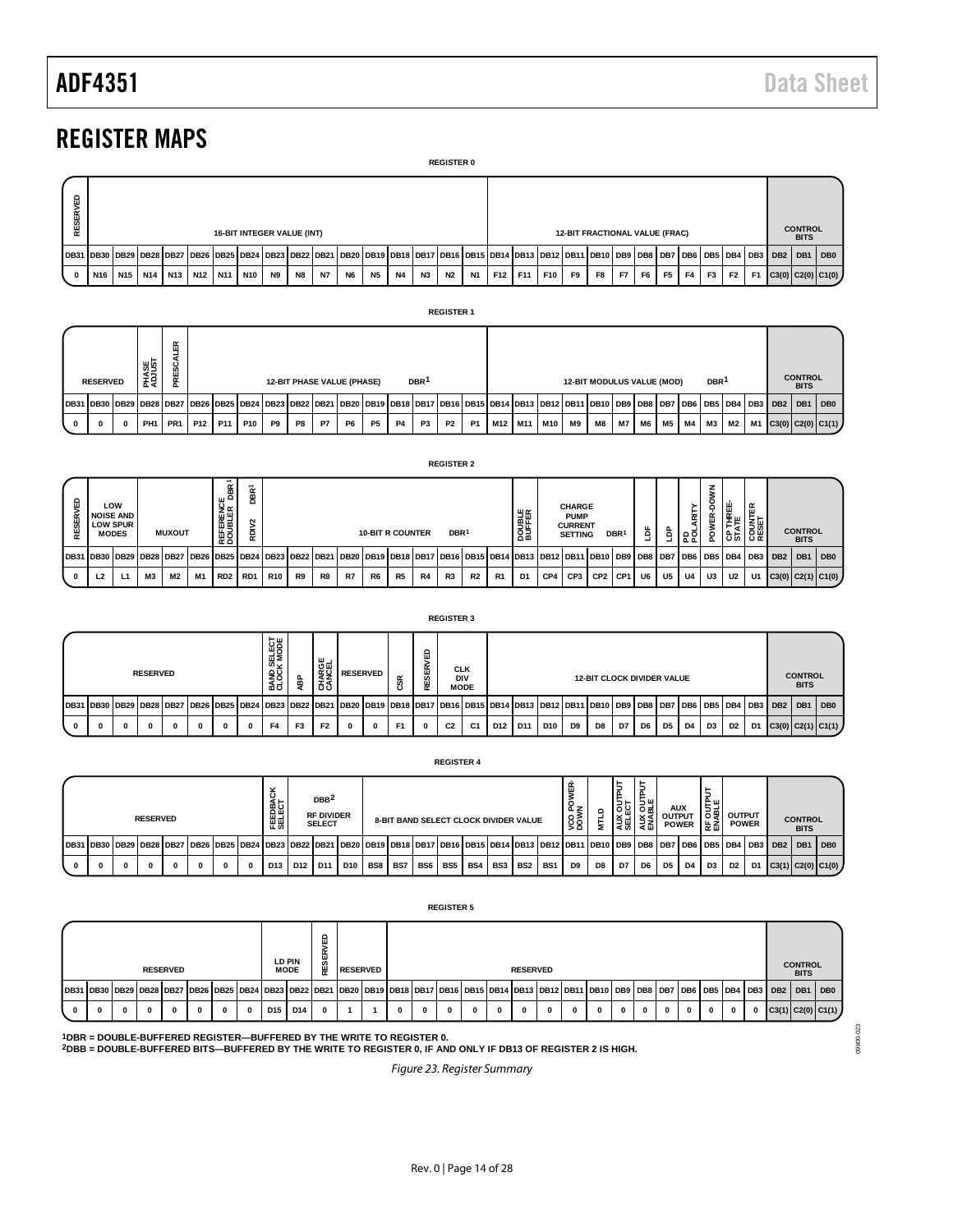## Data Sheet **ADF4351**

| RESERVED    |                                                                            |                 |     |     |                 |                 | 16-BIT INTEGER VALUE (INT) |              |              |              |              |              |           |                            |           |           |     |     |          |          | 12-BIT FRACTIONAL VALUE (FRAC)                                                               |                |                |                |                         |                       |                |                                |                 | <b>CONTROL</b><br><b>BITS</b> |                   |
|-------------|----------------------------------------------------------------------------|-----------------|-----|-----|-----------------|-----------------|----------------------------|--------------|--------------|--------------|--------------|--------------|-----------|----------------------------|-----------|-----------|-----|-----|----------|----------|----------------------------------------------------------------------------------------------|----------------|----------------|----------------|-------------------------|-----------------------|----------------|--------------------------------|-----------------|-------------------------------|-------------------|
|             | DB31   DB30   DB29   DB28   DB27   DB26   DB25   DB24   DB23   DB22   DB21 |                 |     |     |                 |                 |                            |              |              |              |              |              |           |                            |           |           |     |     |          |          | DB20   DB19   DB18   DB17   DB16   DB15   DB14   DB13   DB12   DB11   DB10   DB9   DB8   DB7 |                |                |                |                         | DB6   DB5   DB4   DB3 |                |                                | DB <sub>2</sub> | DB <sub>1</sub>               | DB <sub>0</sub>   |
| $\mathbf 0$ | N <sub>16</sub>                                                            | N <sub>15</sub> | N14 | N13 | N12             | N <sub>11</sub> | <b>N10</b>                 | <b>N9</b>    | <b>N8</b>    | <b>N7</b>    | <b>N6</b>    | <b>N5</b>    | <b>N4</b> | <b>N3</b>                  | <b>N2</b> | <b>N1</b> | F12 | F11 | F10      | F9       | F8                                                                                           | F7             | F <sub>6</sub> | F <sub>5</sub> | F <sub>4</sub>          | F <sub>3</sub>        | F <sub>2</sub> | F1                             |                 |                               | C3(0) C2(0) C1(0) |
|             |                                                                            |                 |     |     |                 |                 |                            |              |              |              |              |              |           |                            |           |           |     |     |          |          |                                                                                              |                |                |                |                         |                       |                |                                |                 |                               |                   |
|             |                                                                            |                 |     |     | N <sub>16</sub> | <b>N15</b>      |                            | <b>N5</b>    | <b>N4</b>    | <b>N3</b>    | <b>N2</b>    | <b>N1</b>    |           | <b>INTEGER VALUE (INT)</b> |           |           |     |     |          | F12      | F11<br>$\sim$                                                                                | F <sub>2</sub> | F <sub>1</sub> |                |                         |                       |                | <b>FRACTIONAL VALUE (FRAC)</b> |                 |                               |                   |
|             |                                                                            |                 |     |     |                 |                 | $\ddotsc$                  |              | $\bf{0}$     | $\mathbf{0}$ | 0            | $\mathbf{0}$ |           | <b>NOT ALLOWED</b>         |           |           |     |     | $\Omega$ | ŋ        | $\cdots$                                                                                     | $\mathbf 0$    | $\mathbf 0$    |                | $\mathbf 0$             |                       |                |                                |                 |                               |                   |
|             |                                                                            |                 |     |     |                 |                 |                            | $\mathbf 0$  | $\mathbf 0$  | $\mathbf 0$  | 0            | -1           |           | <b>NOT ALLOWED</b>         |           |           |     |     | 0        | $\Omega$ | $\cdots$                                                                                     | $\mathbf 0$    |                |                |                         |                       |                |                                |                 |                               |                   |
|             |                                                                            |                 |     |     |                 |                 |                            | $\mathbf{0}$ | $\mathbf{0}$ | $\mathbf 0$  | $\mathbf{1}$ | $\mathbf 0$  |           | <b>NOT ALLOWED</b>         |           |           |     |     | 0        | 0        | $\cdots$                                                                                     | -1             | $\mathbf 0$    |                | $\overline{\mathbf{2}}$ |                       |                |                                |                 |                               |                   |
|             |                                                                            |                 |     |     |                 |                 |                            |              |              |              |              |              | $\cdots$  |                            |           |           |     |     | $\Omega$ | 0        | $\cdots$                                                                                     |                |                |                | 3                       |                       |                |                                |                 |                               |                   |
|             |                                                                            |                 |     |     |                 |                 |                            |              |              |              |              | $\mathbf{0}$ |           | <b>NOT ALLOWED</b>         |           |           |     |     |          |          | $\cdots$                                                                                     |                |                | ۰.             |                         |                       |                |                                |                 |                               |                   |
|             |                                                                            |                 |     |     |                 |                 |                            |              | $\mathbf{0}$ |              | -1           |              | 23        |                            |           |           |     |     |          |          |                                                                                              | $\cdots$       |                | ۰.             |                         |                       |                |                                |                 |                               |                   |

<span id="page-14-0"></span>

**1 1 ... 0 1 4093 1 1 ... 1 0 4094 1 1 ... 1 1 4095**

<span id="page-14-1"></span>**PR1 PRESCALER 0 4/5 1 8/9**



**INTmin = 75 WITH PRESCALER = 8/9** *Figure 24. Register 0 (R0)* **. . ... . . . 1 ... 0 0 4092 1 ... 0 1 4093 1 ... 1 0 4094 1 ... 1 1 4095**

*Figure 25. Register 1 (R1)*

09800-012 09800-012

09800-013

09800-013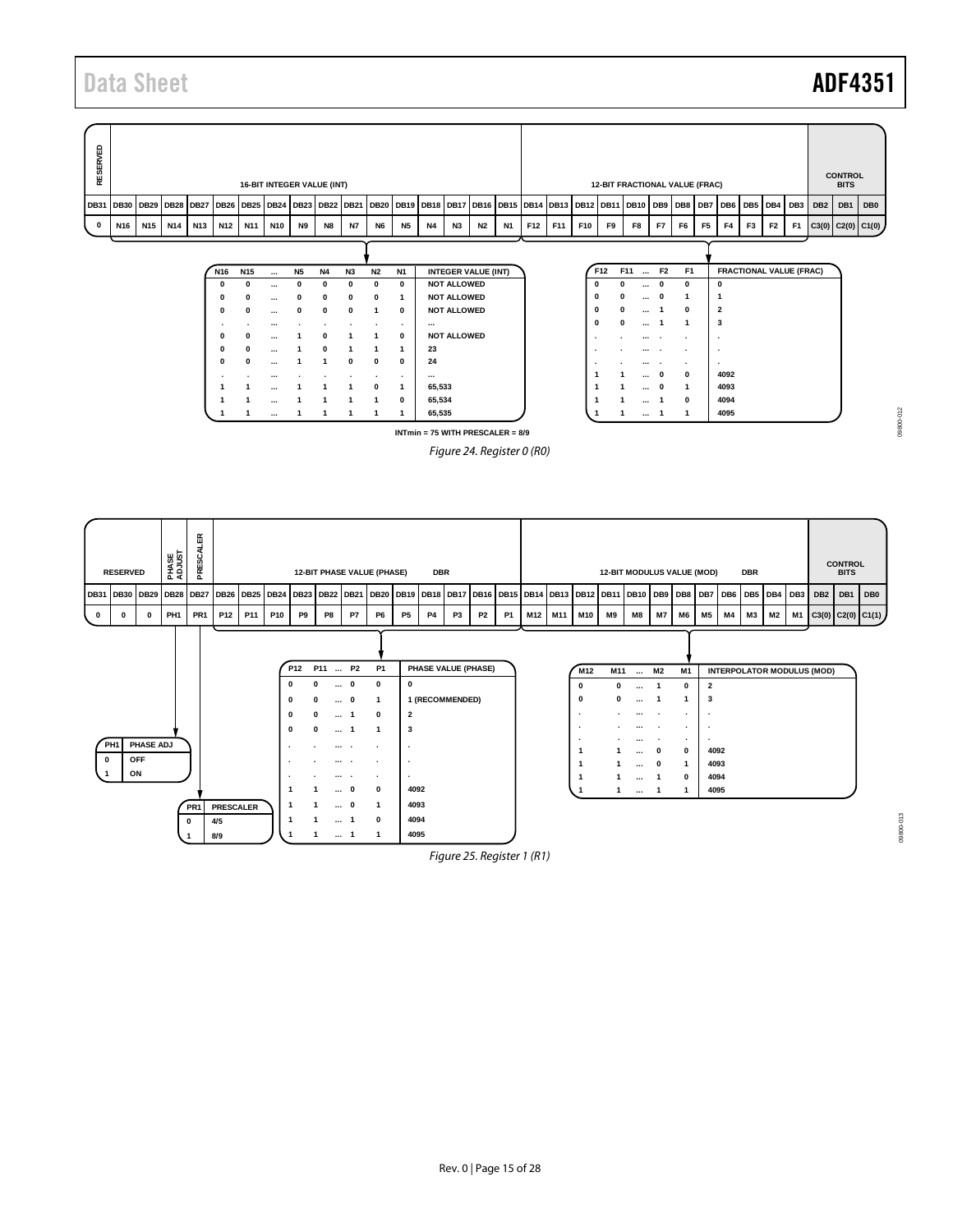

<span id="page-15-1"></span><span id="page-15-0"></span>

Rev. 0 | Page 16 of 28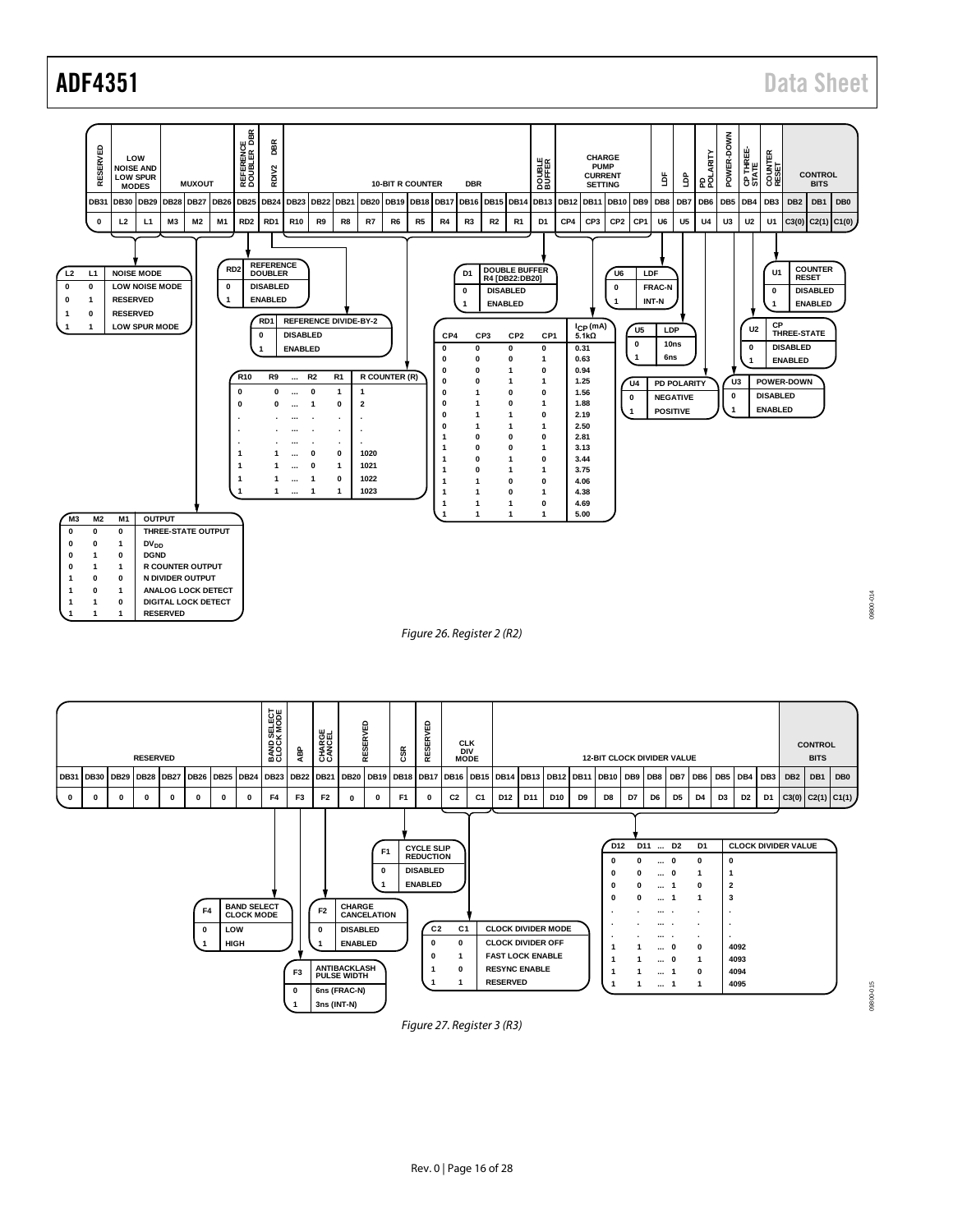## Data Sheet **ADF4351**



<span id="page-16-1"></span><span id="page-16-0"></span>

*Figure 29. Register 5 (R5)*

09800-017

T10-00860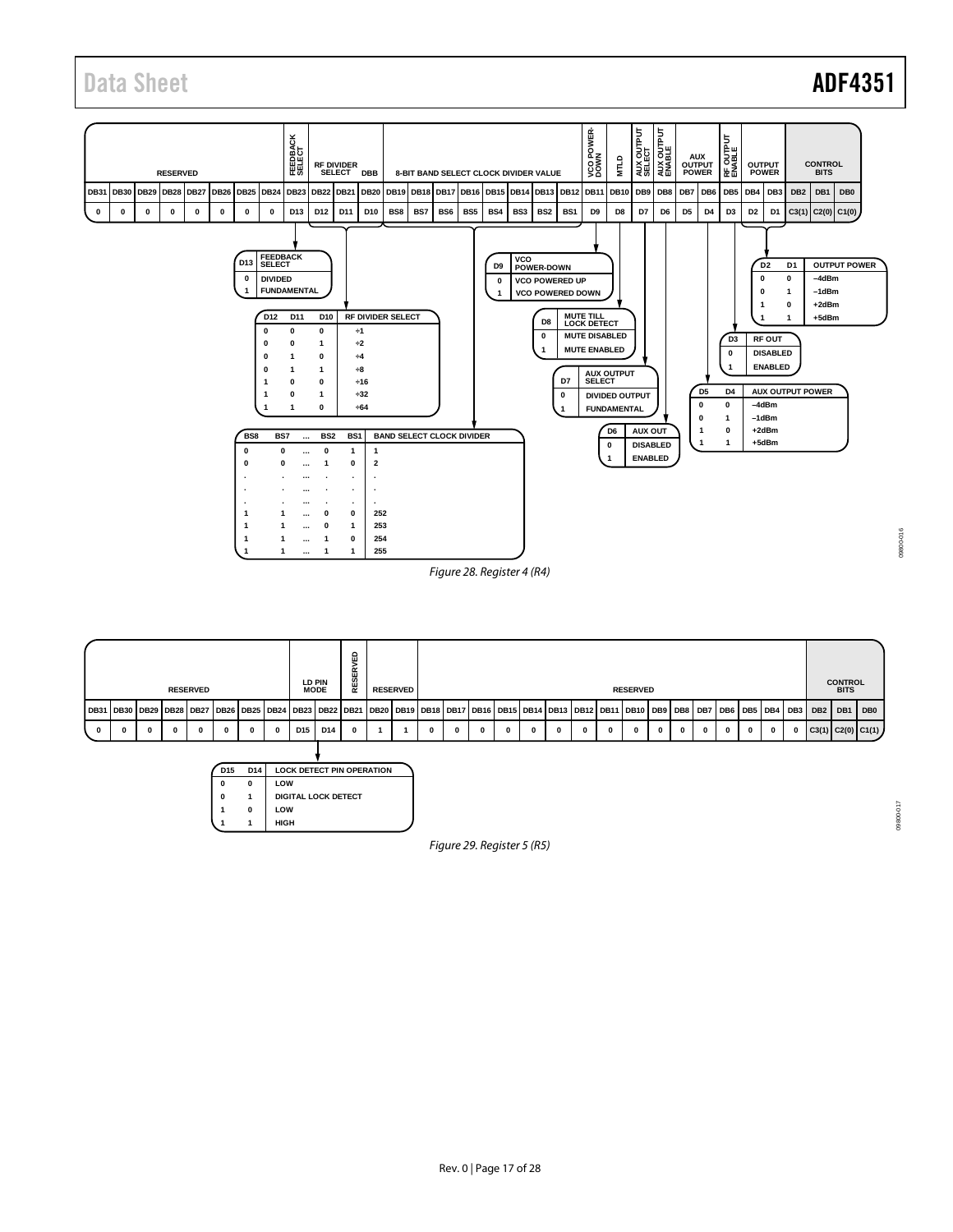#### <span id="page-17-0"></span>**REGISTER 0**

#### *Control Bits*

When Bits[C3:C1] are set to 000, Register 0 is programmed. [Figure 24](#page-14-0) shows the input data format for programming this register.

#### *16-Bit Integer Value (INT)*

The 16 INT bits (Bits[DB30:DB15]) set the INT value, which determines the integer part of the feedback division factor. The INT value is used in Equation 1 (see th[e INT, FRAC, MOD,](#page-10-7) and [R Counter Relationship](#page-10-7) section). Integer values from 23 to 65,535 are allowed for the 4/5 prescaler; for the 8/9 prescaler, the minimum integer value is 75.

#### *12-Bit Fractional Value (FRAC)*

The 12 FRAC bits (Bits[DB14:DB3]) set the numerator of the fraction that is input to the  $\Sigma$ - $\Delta$  modulator. This fraction, along with the INT value, specifies the new frequency channel that the synthesizer locks to, as shown in the [RF Synthesizer—A](#page-20-0)  [Worked Example](#page-20-0) section. FRAC values from 0 to (MOD − 1) cover channels over a frequency range equal to the PFD reference frequency.

#### <span id="page-17-1"></span>**REGISTER 1**

#### *Control Bits*

When Bits[C3:C1] are set to 001, Register 1 is programmed. [Figure 25](#page-14-1) shows the input data format for programming this register.

#### *Phase Adjust*

The phase adjust bit (Bit DB28) enables adjustment of the output phase of a given output frequency. When phase adjustment is enabled (Bit DB28 is set to 1), the part does not perform VCO band selection or phase resync when Register 0 is updated. When phase adjustment is disabled (Bit DB28 is set to 0), the part performs VCO band selection and phase resync (if phase resync is enabled in Register 3, Bits[DB16:DB15]) when Register 0 is updated. Disabling VCO band selection is recommended only for fixed frequency applications or for frequency deviations of <1 MHz from the originally selected frequency.

#### *Prescaler Value*

The dual-modulus prescaler  $(P/P + 1)$ , along with the INT, FRAC, and MOD values, determines the overall division ratio from the VCO output to the PFD input. The PR1 bit (DB27) in Register 1 sets the prescaler value.

Operating at CML levels, the prescaler takes the clock from the VCO output and divides it down for the counters. The prescaler is based on a synchronous 4/5 core. When the prescaler is set to 4/5, the maximum RF frequency allowed is 3.6 GHz. Therefore, when operating the [ADF4351](http://www.analog.com/ADF4351) above 3.6 GHz, the prescaler must be set to 8/9. The prescaler limits the INT value as follows:

- Prescaler =  $4/5$ :  $N_{MIN} = 23$
- Prescaler =  $8/9$ :  $N_{MIN}$  = 75

#### *12-Bit Phase Value*

Bits[DB26:DB15] control the phase word. The phase word must be less than the MOD value programmed in Register 1. The phase word is used to program the RF output phase from 0° to 360° with a resolution of 360°/MOD (see the [Phase Resync](#page-23-2) section).

In most applications, the phase relationship between the RF signal and the reference is not important. In such applications, the phase value can be used to optimize the fractional and subfractional spur levels. For more information, see the [Spur](#page-23-0)  [Consistency and Fractional Spur Optimization](#page-23-0) section.

If neither the phase resync nor the spurious optimization function is used, it is recommended that the phase word be set to 1.

#### *12-Bit Modulus Value (MOD)*

The 12 MOD bits (Bits[DB14:DB3]) set the fractional modulus. The fractional modulus is the ratio of the PFD frequency to the channel step resolution on the RF output. For more information, see the [12-Bit Programmable Modulus](#page-20-2) section.

#### <span id="page-17-2"></span>**REGISTER 2**

#### *Control Bits*

When Bits[C3:C1] are set to 010, Register 2 is programmed. [Figure 26](#page-15-0) shows the input data format for programming this register.

#### <span id="page-17-3"></span>*Low Noise and Low Spur Modes*

The noise mode on th[e ADF4351](http://www.analog.com/ADF4351) is controlled by setting Bits[DB30:DB29] in Register 2 (se[e Figure 26\)](#page-15-0). The noise mode allows the user to optimize a design either for improved spurious performance or for improved phase noise performance.

When the low spur mode is selected, dither is enabled. Dither randomizes the fractional quantization noise so that it resembles white noise rather than spurious noise. As a result, the part is optimized for improved spurious performance. Low spur mode is normally used for fast-locking applications when the PLL closed-loop bandwidth is wide. Wide loop bandwidth is a loop bandwidth greater than  $1/10$  of the  $RF_{OUT}$  channel step resolution  $(f_{RFS})$ . A wide loop filter does not attenuate the spurs to the same level as a narrow loop bandwidth.

For best noise performance, use the low noise mode option. When the low noise mode is selected, dither is disabled. This mode ensures that the charge pump operates in an optimum region for noise performance. Low noise mode is extremely useful when a narrow loop filter bandwidth is available. The synthesizer ensures extremely low noise, and the filter attenuates the spurs. [Figure 10](#page-9-0) through [Figure 12](#page-9-1) show the trade-offs in a typical W-CDMA setup for different noise and spur settings.

#### *MUXOUT*

The on-chip multiplexer is controlled by Bits[DB28:DB26] (see [Figure 26\)](#page-15-0). Note that N counter output must be disabled for VCO band selection to operate correctly.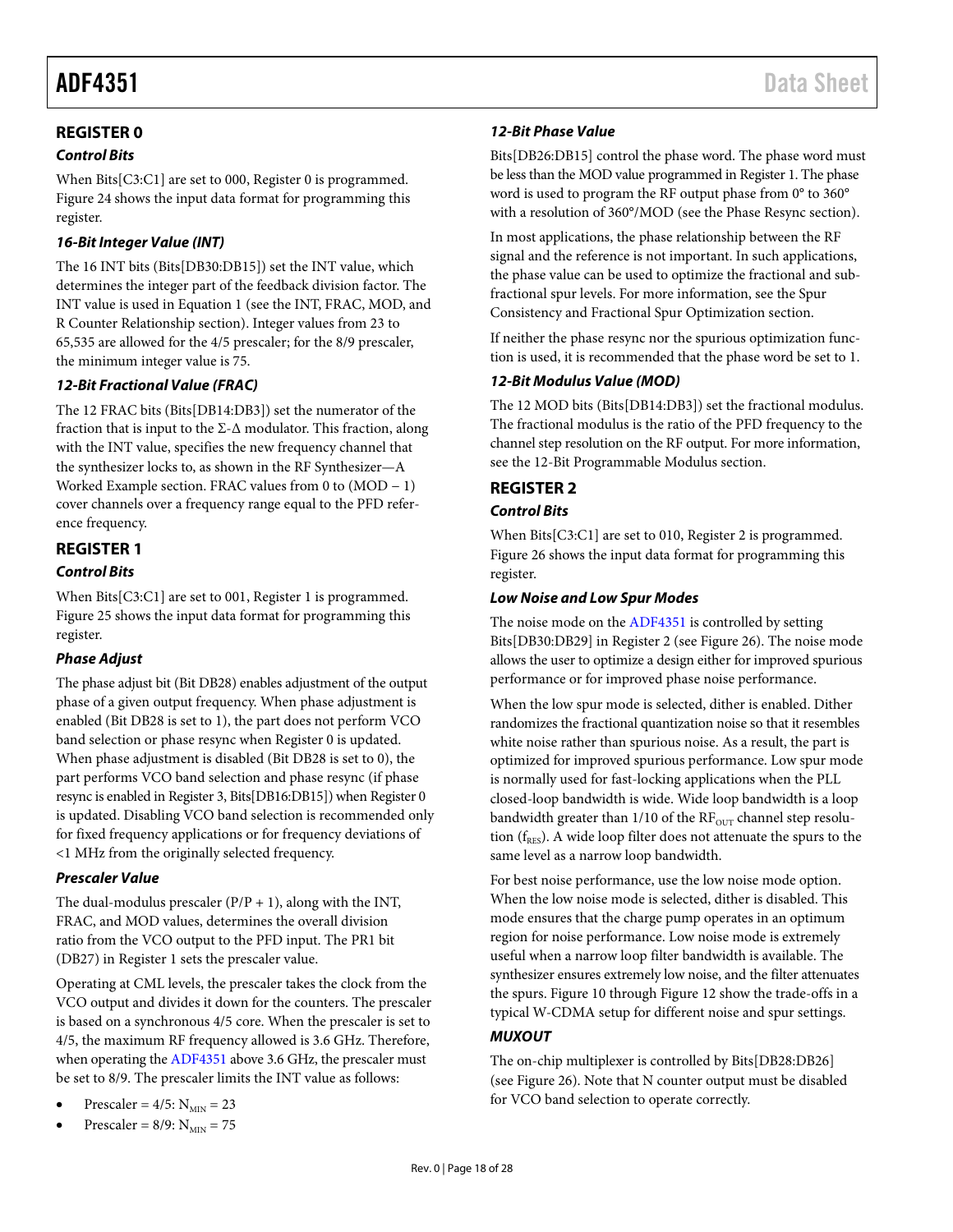#### *Reference Doubler*

Setting the DB25 bit to 0 disables the doubler and feeds the  $REF_{IN}$ signal directly into the 10-bit R counter. Setting this bit to 1 multiplies the  $REF_{IN}$  frequency by a factor of 2 before feeding it into the 10-bit R counter. When the doubler is disabled, the  $REF_{IN}$ falling edge is the active edge at the PFD input to the fractional synthesizer. When the doubler is enabled, both the rising and falling edges of  $REF_{IN}$  become active edges at the PFD input.

When the doubler is enabled and the low spur mode is selected, the in-band phase noise performance is sensitive to the  $REF_{N}$  duty cycle. The phase noise degradation can be as much as 5 dB for  $REF_{IN}$  duty cycles outside a 45% to 55% range. The phase noise is insensitive to the  $REF_{IN}$  duty cycle in the low noise mode and when the doubler is disabled.

The maximum allowable  $REF_{N}$  frequency when the doubler is enabled is 30 MHz.

#### *RDIV2*

Setting the DB24 bit to 1 inserts a divide-by-2 toggle flip-flop between the R counter and the PFD, which extends the maximum  $REF_{IN}$  input rate. This function allows a 50% duty cycle signal to appear at the PFD input, which is necessary for cycle slip reduction.

#### *10-Bit R Counter*

The 10-bit R counter (Bits[DB23:DB14]) allows the input reference frequency ( $REF_{IN}$ ) to be divided down to produce the reference clock to the PFD. Division ratios from 1 to 1023 are allowed.

#### *Double Buffer*

The DB13 bit enables or disables double buffering of Bits[DB22:DB20] in Register 4. For information about how double buffering works, see th[e Program Modes](#page-11-2) section.

#### *Charge Pump Current Setting*

Bits[DB12:DB9] set the charge pump current. This value should be set to the charge pump current that the loop filter is designed with (see [Figure 26\)](#page-15-0).

#### *Lock Detect Function (LDF)*

The DB8 bit configures the lock detect function (LDF). The LDF controls the number of PFD cycles monitored by the lock detect circuit to ascertain whether lock has been achieved. When DB8 is set to 0, the number of PFD cycles monitored is 40. When DB8 is set to 1, the number of PFD cycles monitored is 5. It is recommended that the DB8 bit be set to 0 for fractional-N mode and to 1 for integer-N mode.

#### *Lock Detect Precision (LDP)*

The lock detect precision bit (Bit DB7) sets the comparison window in the lock detect circuit. When DB7 is set to 0, the comparison window is 10 ns; when DB7 is set to 1, the window is 6 ns. The lock detect circuit goes high when n consecutive PFD cycles are less than the comparison window value; n is set by the LDF bit (DB8). For example, with  $DB8 = 0$  and  $DB7 = 0$ , 40 consecutive PFD cycles of 10 ns or less must occur before digital lock detect goes high.

For fractional-N applications, the recommended setting for Bits[DB8:DB7] is 00; for integer-N applications, the recommended setting for Bits[DB8:DB7] is 11.

#### *Phase Detector Polarity*

The DB6 bit sets the phase detector polarity. When a passive loop filter or a noninverting active loop filter is used, this bit should be set to 1. If an active filter with an inverting characteristic is used, this bit should be set to 0.

#### *Power-Down (PD)*

The DB5 bit provides the programmable power-down mode. Setting this bit to 1 performs a power-down. Setting this bit to 0 returns the synthesizer to normal operation. In software powerdown mode, the part retains all information in its registers. The register contents are lost only if the supply voltages are removed.

When power-down is activated, the following events occur:

- Synthesizer counters are forced to their load state conditions.
- VCO is powered down.
- Charge pump is forced into three-state mode.
- Digital lock detect circuitry is reset.
- $RF<sub>OUT</sub>$  buffers are disabled.
- Input registers remain active and capable of loading and latching data.

#### *Charge Pump Three-State*

Setting the DB4 bit to 1 puts the charge pump into three-state mode. This bit should be set to 0 for normal operation.

#### *Counter Reset*

The DB3 bit is the reset bit for the R counter and the N counter of the [ADF4351.](http://www.analog.com/ADF4351) When this bit is set to 1, the RF synthesizer N counter and R counter are held in reset. For normal operation, this bit should be set to 0.

#### <span id="page-18-0"></span>**REGISTER 3**

#### *Control Bits*

When Bits[C3:C1] are set to 011, Register 3 is programmed. [Figure 27](#page-15-1) shows the input data format for programming this register.

#### *Band Select Clock Mode*

Setting the DB23 bit to 1 selects a faster logic sequence of band selection, which is suitable for high PFD frequencies and is necessary for fast lock applications. Setting the DB23 bit to 0 is recommended for low PFD (<125 kHz) values. For the faster band select logic modes (DB23 set to 1), the value of the band select clock divider must be less than or equal to 254.

#### *Antibacklash Pulse Width (ABP)*

Bit DB22 sets the PFD antibacklash pulse width. When Bit DB22 is set to 0, the PFD antibacklash pulse width is 6 ns. This setting is recommended for fractional-N use. When Bit DB22 is set to 1, the PFD antibacklash pulse width is 3 ns, which results in phase noise and spur improvements in integer-N operation. For fractional-N operation, the 3 ns setting is not recommended.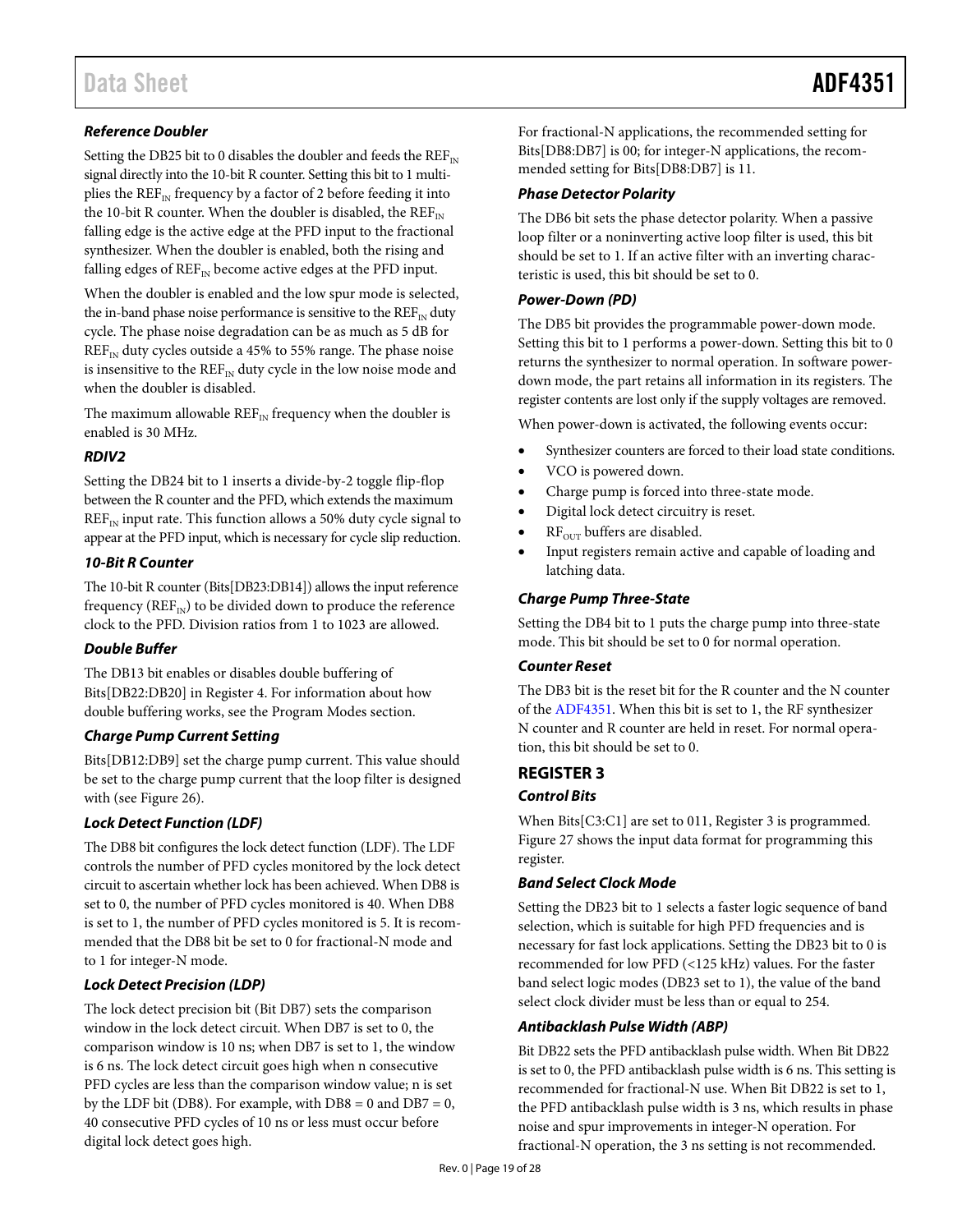#### *Charge Cancelation*

Setting the DB21 bit to 1 enables charge pump charge cancelation. This has the effect of reducing PFD spurs in integer-N mode. In fractional-N mode, this bit should be set to 0.

#### *CSR Enable*

Setting the DB18 bit to 1 enables cycle slip reduction. CSR is a method for improving lock times. Note that the signal at the phase frequency detector (PFD) must have a 50% duty cycle for cycle slip reduction to work. The charge pump current setting must also be set to a minimum. For more information, see the [Cycle Slip Reduction for Faster Lock Times](#page-21-0) section.

#### *Clock Divider Mode*

Bits[DB16:DB15] must be set to 10 to activate phase resync (see th[e Phase Resync](#page-23-1) section). These bits must be set to 01 to activate fast lock (see the [Fast Lock Timer and Register](#page-21-2)  [Sequences](#page-21-2) section). Setting Bits[DB16:DB15] to 00 disables the clock divider (se[e Figure 27\)](#page-15-1).

#### *12-Bit Clock Divider Value*

Bits[DB14:DB3] set the 12-bit clock divider value. This value is the timeout counter for activation of phase resync (see the [Phase Resync](#page-23-1) section). The clock divider value also sets the timeout counter for fast lock (see th[e Fast Lock Timer and](#page-21-2)  [Register Sequences](#page-21-2) section).

## <span id="page-19-0"></span>**REGISTER 4**

### *Control Bits*

When Bits[C3:C1] are set to 100, Register 4 is programmed. [Figure 28](#page-16-1) shows the input data format for programming this register.

#### *Feedback Select*

The DB23 bit selects the feedback from the VCO output to the N counter. When this bit is set to 1, the signal is taken directly from the VCO. When this bit is set to 0, the signal is taken from the output of the output dividers. The dividers enable coverage of the wide frequency band (34.375 MHz to 4.4 GHz). When the dividers are enabled and the feedback signal is taken from the output, the RF output signals of two separately configured PLLs are in phase. This is useful in some applications where the positive interference of signals is required to increase the power.

#### *RF Divider Select*

Bits[DB22:DB20] select the value of the RF output divider (see [Figure 28\)](#page-16-1).

#### *Band Select Clock Divider Value*

Bits[DB19:DB12] set a divider for the band select logic clock input. By default, the output of the R counter is the value used to clock the band select logic, but, if this value is too high  $(>125$  kHz), a divider can be switched on to divide the R counter output to a smaller value (se[e Figure 28\)](#page-16-1).

#### *VCO Power-Down*

Setting the DB11 bit to 0 powers the VCO up; setting this bit to 1 powers the VCO down.

#### *Mute Till Lock Detect (MTLD)*

When the DB10 bit is set to 1, the supply current to the RF output stage is shut down until the part achieves lock, as measured by the digital lock detect circuitry.

#### *AUX Output Select*

The DB9 bit sets the auxiliary RF output. If DB9 is set to 0, the auxiliary RF output is the output of the RF dividers; if DB9 is set to 1, the auxiliary RF output is the fundamental VCO frequency.

#### *AUX Output Enable*

The DB8 bit enables or disables the auxiliary RF output. If DB8 is set to 0, the auxiliary RF output is disabled; if DB8 is set to 1, the auxiliary RF output is enabled.

#### *AUX Output Power*

Bits[DB7:DB6] set the value of the auxiliary RF output power level (se[e Figure 28\)](#page-16-1).

#### *RF Output Enable*

The DB5 bit enables or disables the primary RF output. If DB5 is set to 0, the primary RF output is disabled; if DB5 is set to 1, the primary RF output is enabled.

#### *Output Power*

Bits[DB4:DB3] set the value of the primary RF output power level (se[e Figure 28\)](#page-16-1).

#### <span id="page-19-1"></span>**REGISTER 5**

#### *Control Bits*

When Bits[C3:C1] are set to 101, Register 5 is programmed. [Figure 29](#page-16-0) shows the input data format for programming this register.

#### *Lock Detect Pin Operation*

Bits[DB23:DB22] set the operation of the lock detect (LD) pin (see [Figure 29\)](#page-16-0).

#### <span id="page-19-2"></span>**REGISTER INITIALIZATION SEQUENCE**

At initial power-up, after the correct application of voltages to the supply pins, th[e ADF4351](http://www.analog.com/ADF4351) registers should be started in the following sequence:

- 1. Register 5
- 2. Register 4
- 3. Register 3
- 4. Register 2
- 5. Register 1
- 6. Register 0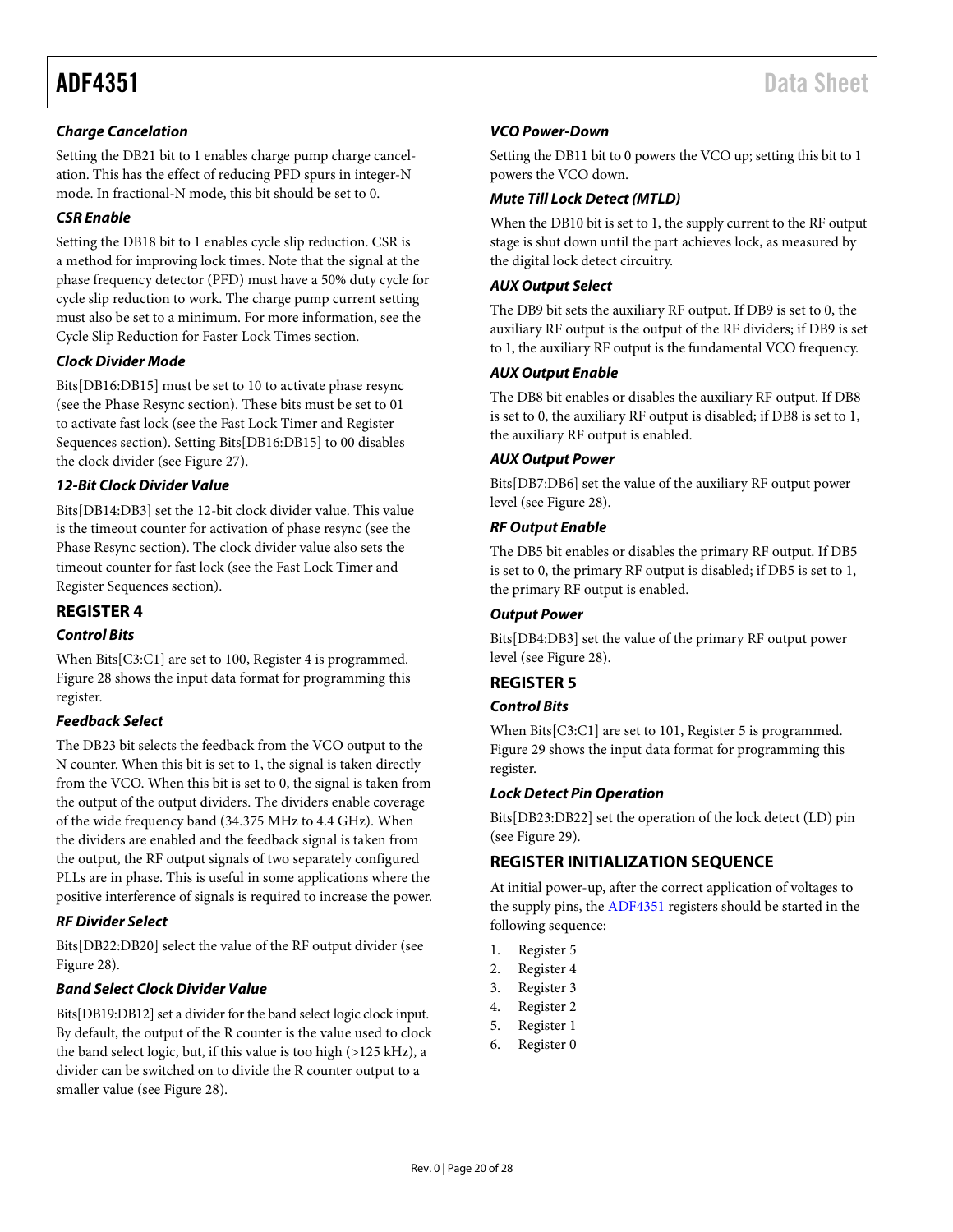#### <span id="page-20-0"></span>**RF SYNTHESIZER—A WORKED EXAMPLE**

The following equations are used to program th[e ADF4351](http://www.analog.com/ADF4351) synthesizer:

$$
RF_{OUT} = [INT + (FRAC/MOD)] \times (f_{PFD}/RF\,Divider)
$$
 (3)

where:

*RF*<sub>OUT</sub> is the RF frequency output.

*INT* is the integer division factor.

*FRAC* is the numerator of the fractional division (0 to MOD − 1). *MOD* is the preset fractional modulus (2 to 4095). *RF Divider* is the output divider that divides down the

VCO frequency.

 $f_{\text{PFD}} = REF_{IN} \times [(1 + D)/(R \times (1 + T))]$  (4)

where:

 $REF_{IN}$  is the reference frequency input. *D* is the RF  $REF_{IN}$  doubler bit (0 or 1). *R* is the RF reference division factor (1 to 1023).

*T* is the reference divide-by-2 bit (0 or 1).

As an example, a UMTS system requires a 2112.6 MHz RF frequency output ( $RF<sub>OUT</sub>$ ); a 10 MHz reference frequency input ( $REF_{IN}$ ) is available and a 200 kHz channel resolution ( $f_{RESOUT}$ ) is required on the RF output.

Note that the [ADF4351](http://www.analog.com/ADF4351) VCO operates in the frequency range of 2.2 GHz to 4.4 GHz. Therefore, the RF divider of 2 should be used (VCO frequency = 4225.2 MHz,  $RF_{\text{OUT}} = VCO$  frequency/ RF divider = 4225.2 MHz/2 = 2112.6 MHz).

It is also important where the loop is closed. In this example, the loop is closed before the output divider (se[e Figure 30\)](#page-20-3).



*Figure 30. Loop Closed Before Output Divider*

<span id="page-20-3"></span>Channel resolution ( $f_{\text{RESOUT}}$ ) of 200 kHz is required at the output of the RF divider. Therefore, the channel resolution at the output of the VCO ( $f_{RES}$ ) needs to be 2  $\times$   $f_{RESOUT}$ , that is, 400 kHz.

$$
MOD = REF_{IN}/f_{RES}
$$
  

$$
MOD = 10 MHz/400 kHz = 25
$$

From Equation 4,

$$
f_{\rm PFD} = [10 \text{ MHz} \times (1+0)/1] = 10 \text{ MHz}
$$
 (5)

$$
2112.6 \text{ MHz} = 10 \text{ MHz} \times [(INT + (FRAC/25))/2] \tag{6}
$$

where: *INT* = 422. *FRAC* = 13.

#### <span id="page-20-1"></span>**REFERENCE DOUBLER AND REFERENCE DIVIDER**

The on-chip reference doubler allows the input reference signal to be doubled. Doubling the reference signal doubles the PFD comparison frequency, which improves the noise performance of the system. Doubling the PFD frequency usually improves noise performance by 3 dB. Note that in fractional-N mode, the PFD cannot operate above 32 MHz due to a limitation in the speed of the  $\Sigma$ - $\Delta$  circuit of the N divider. For integer-N applications, the PFD can operate up to 90 MHz.

The reference divide-by-2 divides the reference signal by 2, resulting in a 50% duty cycle PFD frequency. This is necessary for the correct operation of the cycle slip reduction (CSR) function. For more information, see th[e Cycle Slip Reduction](#page-21-0)  [for Faster Lock Times](#page-21-0) section.

#### <span id="page-20-2"></span>**12-BIT PROGRAMMABLE MODULUS**

The choice of modulus (MOD) depends on the reference signal ( $REF_{IN}$ ) available and the channel resolution ( $f_{RES}$ ) required at the RF output. For example, a GSM system with 13 MHz  $REF_{IN}$  sets the modulus to 65. This means that the RF output resolution  $(f_{RES})$  is the 200 kHz (13 MHz/65) necessary for GSM. With dither off, the fractional spur interval depends on the selected modulus values (se[e Table 7\)](#page-22-2).

Unlike most other fractional-N PLLs, the [ADF4351](http://www.analog.com/ADF4351) allows the user to program the modulus over a 12-bit range. When combined with the reference doubler and the 10-bit R counter, the 12-bit modulus allows the user to set up the part in many different configurations for the application.

For example, consider an application that requires a 1.75 GHz RF frequency output with a 200 kHz channel step resolution. The system has a 13 MHz reference signal.

One possible setup is to feed the 13 MHz reference signal directly into the PFD and to program the modulus to divide by 65. This results in the required 200 kHz resolution.

Another possible setup is to use the reference doubler to create 26 MHz from the 13 MHz input signal. The 26 MHz is then fed into the PFD, and the modulus is programmed to divide by 130. This setup also results in 200 kHz resolution but offers superior phase noise performance over the first setup.

The programmable modulus is also very useful for multistandard applications. For example, if a dual-mode phone requires PDC and GSM 1800 standards, the programmable modulus is of great benefit.

PDC requires 25 kHz channel step resolution, whereas GSM 1800 requires 200 kHz channel step resolution. A 13 MHz reference signal can be fed directly to the PFD, and the modulus can be programmed to 520 when in PDC mode (13 MHz/520 = 25 kHz). The modulus must be reprogrammed to 65 for GSM 1800 operation (13 MHz/65 = 200 kHz).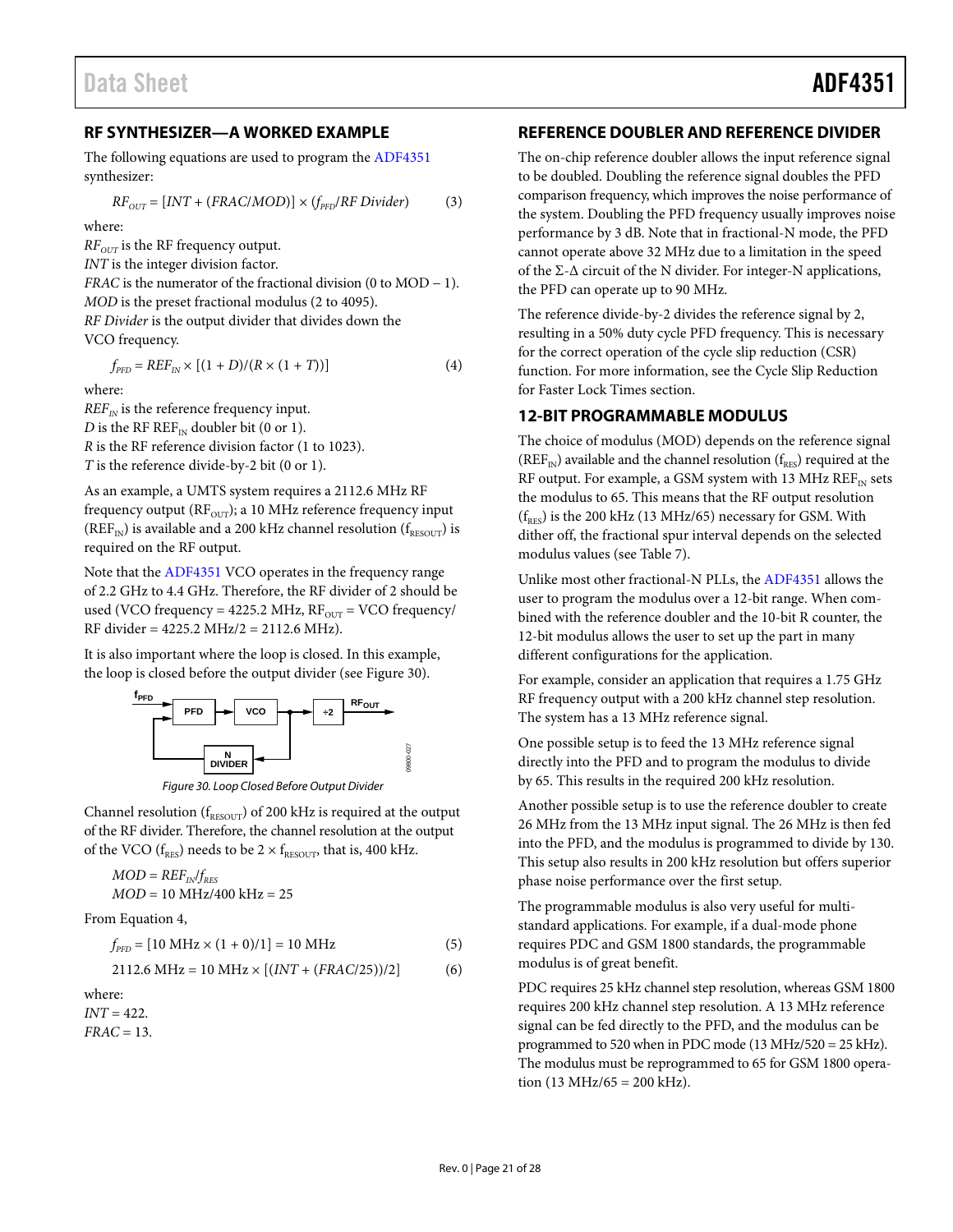It is important that the PFD frequency remain constant (in this example, 13 MHz). This allows the user to design one loop filter for both setups without encountering stability issues. Note that the ratio of the RF frequency to the PFD frequency principally affects the loop filter design, not the actual channel spacing.

### <span id="page-21-0"></span>**CYCLE SLIP REDUCTION FOR FASTER LOCK TIMES**

As described in the [Low Noise and Low Spur Modes](#page-17-3) section, the [ADF4351](http://www.analog.com/ADF4351) contains a number of features that allow optimization for noise performance. However, in fast-locking applications, the loop bandwidth generally needs to be wide and, therefore, the filter does not provide much attenuation of the spurs. If the cycle slip reduction feature is enabled, the narrow loop bandwidth is maintained for spur attenuation, but faster lock times are still possible.

#### *Cycle Slips*

Cycle slips occur in integer-N/fractional-N synthesizers when the loop bandwidth is narrow compared to the PFD frequency. The phase error at the PFD inputs accumulates too fast for the PLL to correct, and the charge pump temporarily pumps in the wrong direction. This slows down the lock time dramatically. The [ADF4351](http://www.analog.com/ADF4351) contains a cycle slip reduction feature that extends the linear range of the PFD, allowing faster lock times without modifications to the loop filter circuitry.

When the circuitry detects that a cycle slip is about to occur, it turns on an extra charge pump current cell. This cell outputs a constant current to the loop filter or removes a constant current from the loop filter (depending on whether the VCO tuning voltage needs to increase or decrease to acquire the new frequency). The effect is that the linear range of the PFD is increased. Loop stability is maintained because the current is constant and is not a pulsed current.

If the phase error increases again to a point where another cycle slip is likely, th[e ADF4351](http://www.analog.com/ADF4351) turns on another charge pump cell. This continues until th[e ADF4351](http://www.analog.com/ADF4351) detects that the VCO frequency has exceeded the desired frequency. The extra charge pump cells are turned off one by one until all the extra charge pump cells are disabled and the frequency settles to the original loop filter bandwidth.

Up to seven extra charge pump cells can be turned on. In most applications, seven cells are enough to eliminate cycle slips altogether, providing much faster lock times.

Setting Bit DB18 in Register 3 to 1 enables cycle slip reduction. Note that the PFD requires a 45% to 55% duty cycle for CSR to operate correctly. If the  $REF_{IN}$  frequency does not have a suitable duty cycle, enabling the RDIV2 mode (Bit DB24 in Register 2) ensures that the input to the PFD has a 50% duty cycle.

### <span id="page-21-1"></span>**SPURIOUS OPTIMIZATION AND FAST LOCK**

Narrow loop bandwidths can filter unwanted spurious signals, but these bandwidths usually have a long lock time. A wider loop bandwidth achieves faster lock times but may lead to increased spurious signals inside the loop bandwidth.

The fast lock feature can achieve the same fast lock time as the wider bandwidth but with the advantage of a narrow final loop bandwidth to keep spurs low.

### <span id="page-21-2"></span>**FAST LOCK TIMER AND REGISTER SEQUENCES**

If the fast lock mode is used, a timer value must be loaded into the PLL to determine the duration of the wide bandwidth mode.

When Bits[DB16:DB15] in Register 3 are set to 01 (fast lock enable), the timer value is loaded by the 12-bit clock divider value (Bits[DB14:DB3] in Register 3). The following sequence must be programmed to use fast lock:

- 1. Start the initialization sequence (see th[e Register Initialization](#page-19-2)  [Sequence](#page-19-2) section). This sequence occurs only once after powering up the part.
- 2. Load Register 3 by setting Bits[DB16:DB15] to 01 and by setting the selected fast lock timer value (Bits[DB14:DB3]). The duration that the PLL remains in wide bandwidth mode is equal to the fast lock timer/ $f_{\text{PPD}}$ .

#### <span id="page-21-3"></span>**FAST LOCK EXAMPLE**

If a PLL has a reference frequency of 13 MHz,  $\rm f_{\rm PFD}$  of 13 MHz, and a required lock time of 60 µs, the PLL is set to wide bandwidth mode for 20 µs. This example assumes a modulus of 65 for channel spacing of 200 kHz. The VCO calibration time of 20 µs must also be taken into account (achieved by programming the higher band select clock mode using Bit DB23 of Register 3).

If the time set for the PLL lock time in wide bandwidth mode is  $20 \mu s$ , then

*Fast Lock Timer Value* = (*VCO Band Select Time* + *PLL Lock Time in Wide Bandwidth*)  $\times f_{\text{PP}}/MOD$ 

*Fast Lock Timer Value* = (20 µs + 20 µs) × 13 MHz/65 = 8

Therefore, a value of 8 must be loaded into the clock divider value in Register 3 (see Step 2 in the [Fast Lock Timer and](#page-21-2)  [Register Sequences](#page-21-2) section).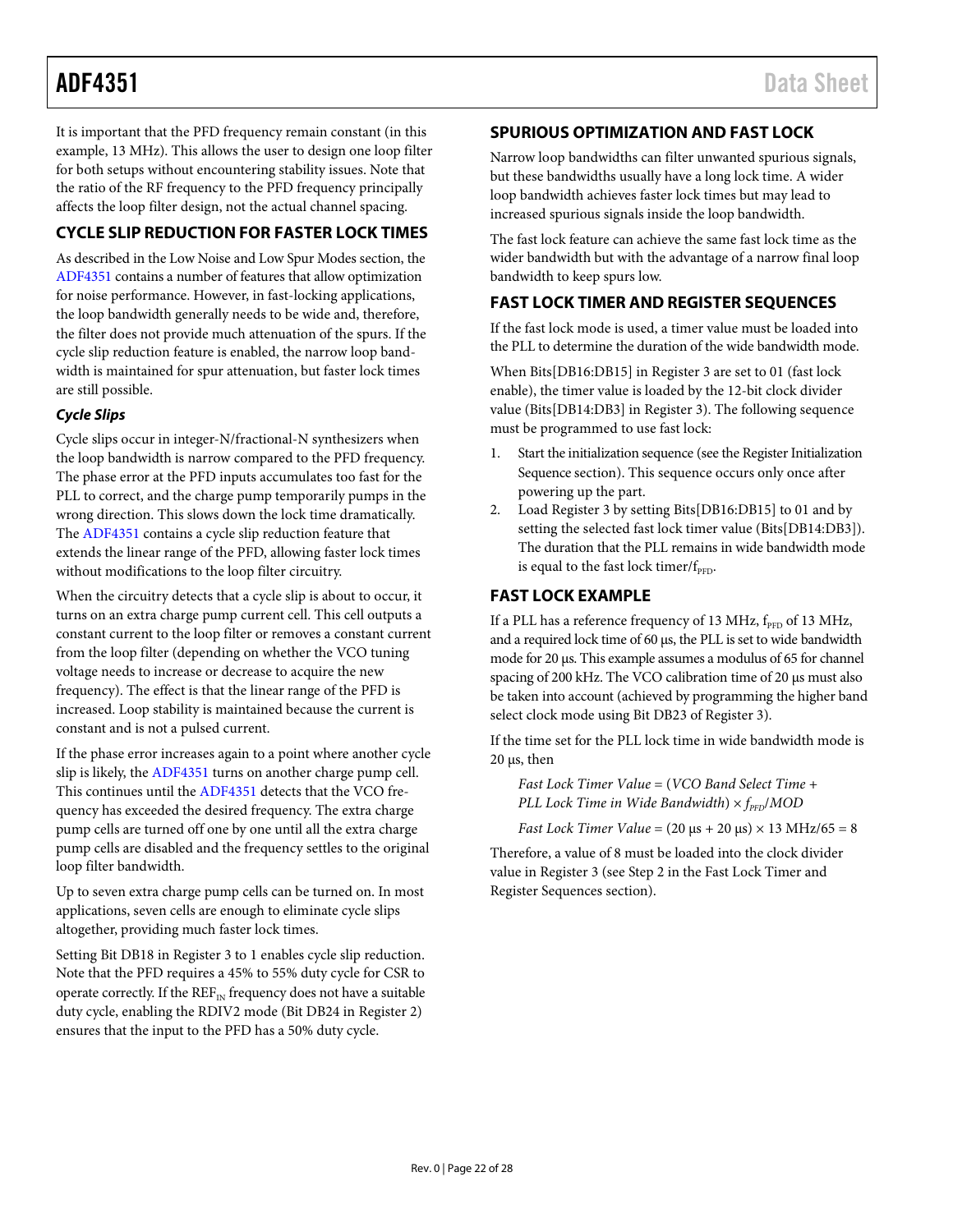### <span id="page-22-0"></span>**FAST LOCK LOOP FILTER TOPOLOGY**

To use fast lock mode, the damping resistor in the loop filter is reduced to one-fourth its value while in wide bandwidth mode. To achieve the wider loop filter bandwidth, the charge pump current increases by a factor of 16; to maintain loop stability, the damping resistor must be reduced by a factor of one-fourth. To enable fast lock, the SW pin is shorted to the AGND pin by setting Bits[DB16:DB15] in Register 3 to 01. The following two topologies are available:

- The damping resistor (R1) is divided into two values (R1 and R1A) that have a ratio of 1:3 (see [Figure 31\)](#page-22-3).
- An extra resistor (R1A) is connected directly from SW, as shown in [Figure 32.](#page-22-4) The extra resistor is calculated such that the parallel combination of the extra resistor and the damping resistor (R1) is reduced to one-fourth the original value of R1 (se[e Figure 32\)](#page-22-4).



Figure 31. Fast Lock Loop Filter Topology 1

<span id="page-22-3"></span>

Figure 32. Fast Lock Loop Filter Topology 2

#### <span id="page-22-4"></span><span id="page-22-1"></span>**SPUR MECHANISMS**

This section describes the three different spur mechanisms that arise with a fractional-N synthesizer and how to minimize them in the [ADF4351.](http://www.analog.com/ADF4351) 

#### **Fractional Spurs**

The fractional interpolator in th[e ADF4351 i](http://www.analog.com/ADF4351)s a third-order Σ-Δ modulator with a modulus (MOD) that is programmable to any integer value from 2 to 4095. In low spur mode (dither on), the minimum allowable value of MOD is 50. The Σ-Δ modulator is clocked at the PFD reference rate (fPFD), which allows PLL output frequencies to be synthesized at a channel step resolution of fPFD/MOD.

In low noise mode (dither off), the quantization noise from the Σ-Δ modulator appears as fractional spurs. The interval between spurs is f<sub>PFD</sub>/L, where L is the repeat length of the code sequence in the digital Σ-Δ modulator. For the third-order Σ-Δ modulator used in the [ADF4351,](http://www.analog.com/ADF4351) the repeat length depends on the value of MOD (see Table 7).

<span id="page-22-2"></span>**Table 7. Fractional Spurs with Dither Off (Low Noise Mode)** 

| <b>MOD Value (Dither Off)</b>       | Repeat<br>Length      | <b>Spur Interval</b> |
|-------------------------------------|-----------------------|----------------------|
| MOD is divisible by 2, but not by 3 | $2 \times MOD$        | Channel step/2       |
| MOD is divisible by 3, but not by 2 | $3 \times \text{MOD}$ | Channel step/3       |
| MOD is divisible by 6               | $6 \times MOD$        | Channel step/6       |
| MOD is not divisible by 2, 3, or 6  | <b>MOD</b>            | Channel step         |

In low spur mode (dither on), the repeat length is extended to 2<sup>21</sup> cycles, regardless of the value of MOD, which makes the quantization error spectrum look like broadband noise. This may degrade the in-band phase noise at the PLL output by as much as 10 dB. For lowest noise, dither off is a better choice, particularly when the final loop bandwidth is low enough to attenuate even the lowest frequency fractional spur.

#### **Integer Boundary Spurs**

Another mechanism for fractional spur creation is the interactions between the RF VCO frequency and the reference frequency. When these frequencies are not integer related (the purpose of a fractional-N synthesizer), spur sidebands appear on the VCO output spectrum at an offset frequency that corresponds to the beat note, or difference frequency, between an integer multiple of the reference and the VCO frequency. These spurs are attenuated by the loop filter and are more noticeable on channels close to integer multiples of the reference, where the difference frequency can be inside the loop bandwidth (thus the name integer boundary spurs).

#### **Reference Spurs**

Reference spurs are generally not a problem in fractional-N synthesizers because the reference offset is far outside the loop bandwidth. However, any reference feedthrough mechanism that bypasses the loop may cause a problem. Feedthrough of low levels of on-chip reference switching noise, coupling to the VCO, can result in reference spur levels as high as −80 dBc. The PCB layout must ensure adequate isolation between VCO circuitry and the input reference to avoid a possible feedthrough path on the board.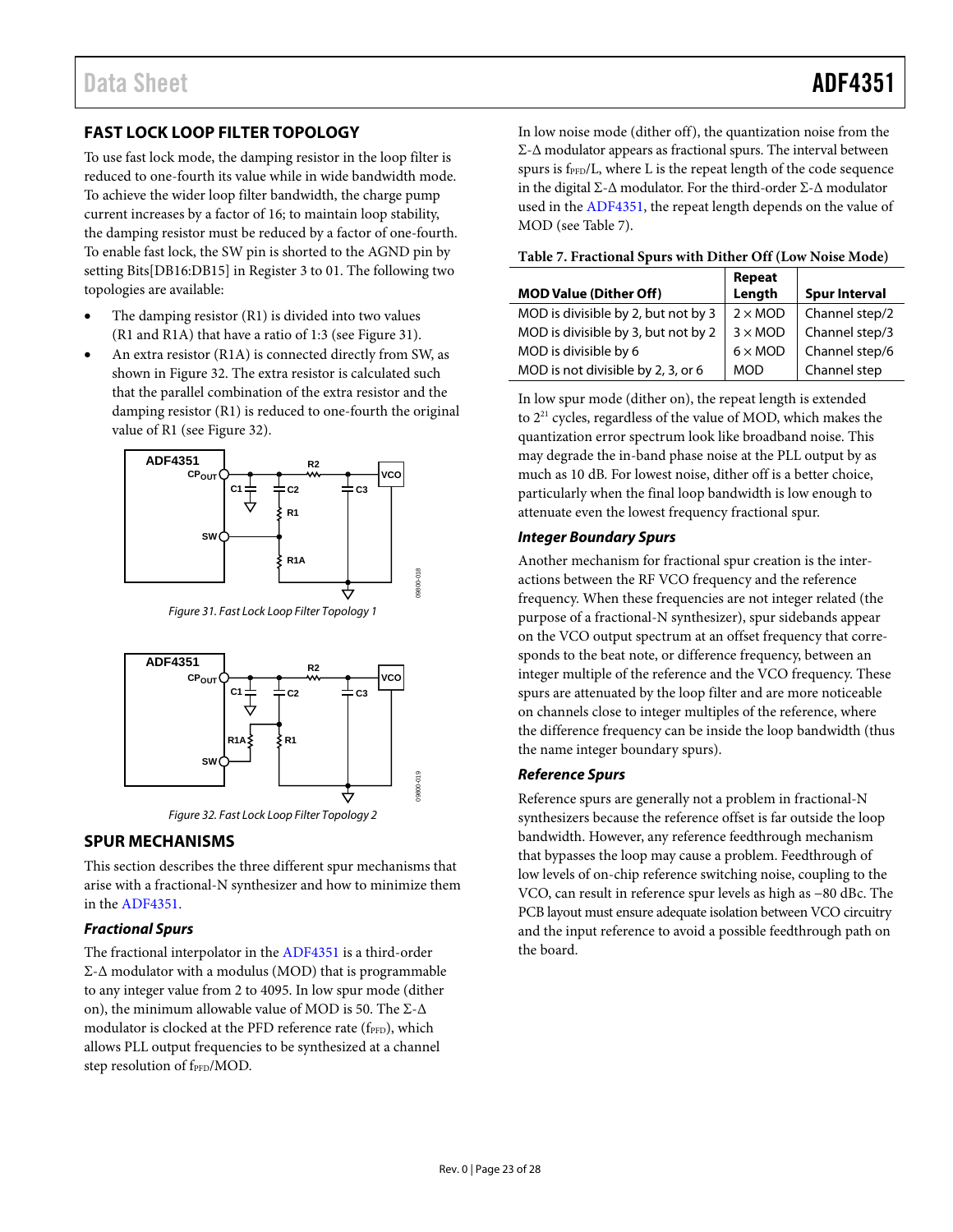#### <span id="page-23-2"></span><span id="page-23-0"></span>**SPUR CONSISTENCY AND FRACTIONAL SPUR OPTIMIZATION**

With dither off, the fractional spur pattern due to the quantization noise of the  $\Sigma$ - $\Delta$  modulator also depends on the particular phase word with which the modulator is seeded.

The phase word can be varied to optimize the fractional and subfractional spur levels on any particular frequency. Thus, a lookup table of phase values corresponding to each frequency can be created for use when programming th[e ADF4351.](http://www.analog.com/ADF4351)

If a lookup table is not used, keep the phase word at a constant value to ensure consistent spur levels on any particular frequency.

#### <span id="page-23-1"></span>**PHASE RESYNC**

The output of a fractional-N PLL can settle to any one of the MOD phase offsets with respect to the input reference, where MOD is the fractional modulus. The phase resync feature of the [ADF4351](http://www.analog.com/ADF4351) produces a consistent output phase offset with respect to the input reference. This phase offset is necessary in applications where the output phase and frequency are important, such as digital beamforming. See the Phase [Programmability](#page-23-3) section to program a specific RF output phase when using phase resync.

Phase resync is enabled by setting Bits[DB16:DB15] in Register 3 to 10. When phase resync is enabled, an internal timer generates sync signals at intervals of t<sub>SYNC</sub> given by the following formula:

 $t_{SYNC}$  =  $CLK\_DIV\_VALUE \times MOD \times t_{PFD}$ 

where:

*CLK\_DIV\_VALUE* is the decimal value programmed in Bits[DB14:DB3] of Register 3. This value can be any integer from 1 to 4095.

*MOD* is the modulus value programmed in Bits[DB14:DB3] of Register 1 (R1).

 $t_{\tt PFD}$  is the PFD reference period.

When a new frequency is programmed, the second sync pulse after the LE rising edge is used to resynchronize the output phase to the reference. The t<sub>SYNC</sub> time must be programmed to a value that is at least as long as the worst-case lock time. This guarantees that the phase resync occurs after the last cycle slip in the PLL settling transient.

In the example shown in [Figure 33,](#page-23-4) the PFD reference is 25 MHz and MOD = 125 for a 200 kHz channel spacing.  $t_{\text{sync}}$  is set to  $400 \mu s$  by programming CLK\_DIV\_VALUE = 80.



#### <span id="page-23-4"></span><span id="page-23-3"></span>*Phase Programmability*

The phase word in Register 1 controls the RF output phase. As this word is swept from 0 to MOD, the RF output phase sweeps over a 360° range in steps of 360°/MOD. In many applications, it is advisable to disable VCO band selection by setting Bit DB28 in Register 1 (R1) to 1. This setting selects the phase adjust feature.

#### *High PFD Frequencies*

VCO band selection is required to ensure that the correct VCO band is chosen for the relevant frequency. VCO band selection can operate with PFD frequencies up to 45 MHz using the high VCO band select mode (set Bit DB23 in Register 3 to 1).

For PFD frequencies higher than 45 MHz, it is recommended that the user perform the following steps:

- 1. Program the desired VCO frequency with phase adjustment disabled (set Bit DB28 in Register 1 to 0). Ensure that the PFD frequency is less than 45 MHz.
- 2. After the correct frequency is achieved, enable phase adjustment (set Bit DB28 in Register 1 to 1).
- 3. PFD frequencies higher than 32 MHz are permissible only with integer-N applications; therefore, set the antibacklash pulse width to 3 ns (set Bit DB22 in Register 3 to 1).
- 4. Using the desired PFD frequency, program the appropriate values for the reference R and feedback N counters.

Using this procedure, the lowest rms in-band phase noise can be achieved.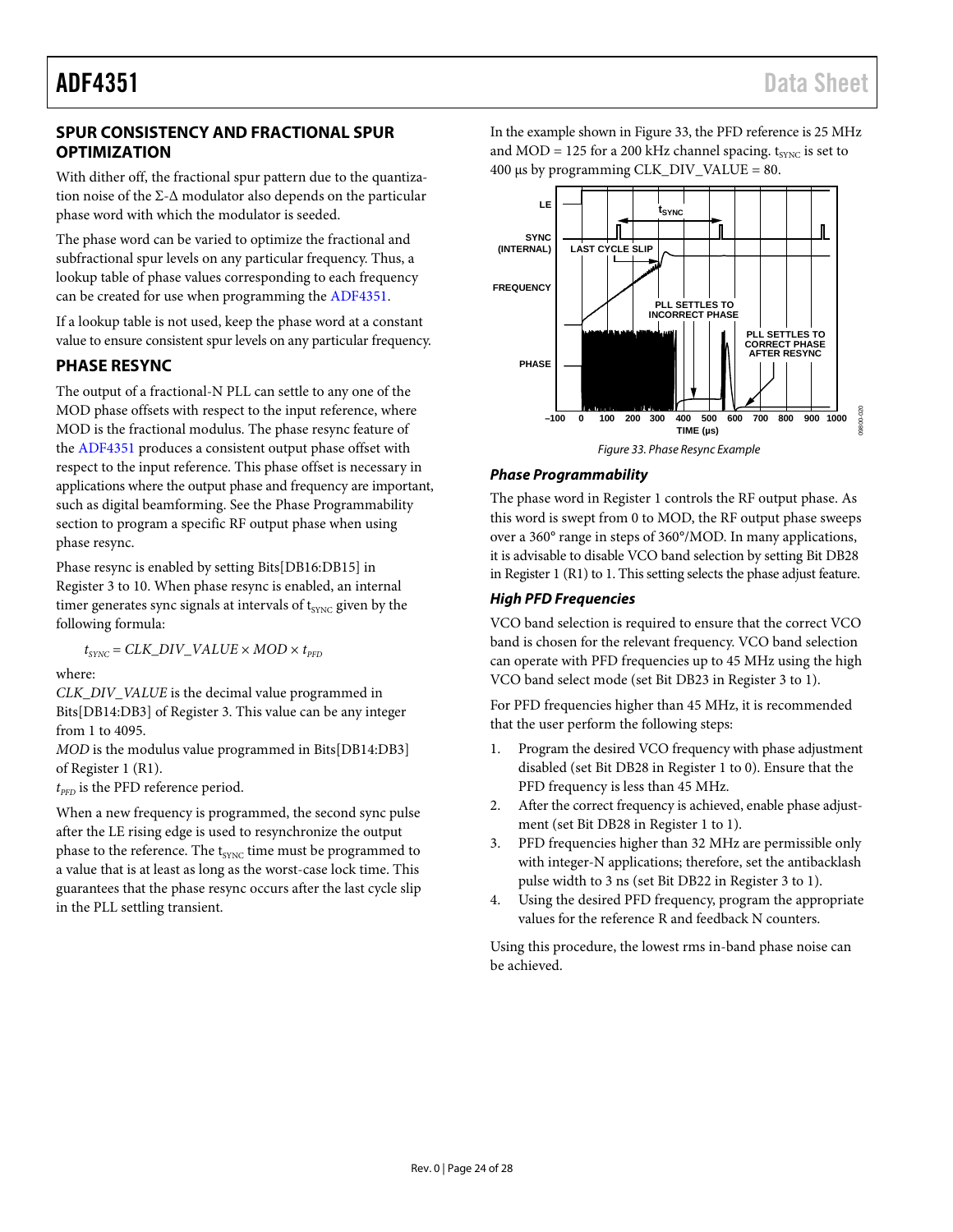## <span id="page-24-0"></span>APPLICATIONS INFORMATION **DIRECT CONVERSION MODULATOR**

<span id="page-24-1"></span>Direct conversion architectures are increasingly being used to implement base station transmitters[. Figure 34](#page-24-2) shows how Analog Devices, Inc., parts can be used to implement such a system.

[Figure 34](#page-24-2) shows th[e AD9788](http://www.analog.com/AD9788) TxDAC<sup>®</sup> used with the [ADL5375.](http://www.analog.com/ADL5375) The use of dual integrated DACs, such as th[e AD9788](http://www.analog.com/AD9788) with its specified ±2% FSR and ±0.001% FSR gain and offset characteristics, ensures minimum error contribution (over temperature) from this portion of the signal chain.

The local oscillator (LO) is implemented using th[e ADF4351.](http://www.analog.com/ADF4351) The low-pass filter was designed usin[g ADIsimPLL™](http://www.analog.com/ADIsimPLL) for a channel spacing of 200 kHz and a closed-loop bandwidth of 35 kHz.

The LO ports of the [ADL5375](http://www.analog.com/ADL5375) can be driven differentially from the complementary  $RF_{OUT}A\pm$  outputs of th[e ADF4351.](http://www.analog.com/ADF4351) This setup provides better performance than a single-ended LO driver and eliminates the use of a balun to convert from a single-ended LO input to the more desirable differential LO input for the [ADL5375.](http://www.analog.com/ADL5375) The typical rms phase noise (100 Hz to 5 MHz) of the LO in this configuration is 0.61° rms.

The [ADL5375](http://www.analog.com/ADL5375) accepts LO drive levels from −6 dBm to +6 dBm. The optimum LO power can be software programmed on the [ADF4351,](http://www.analog.com/ADF4351) which allows levels from −4 dBm to +5 dBm from each output.

The RF output is designed to drive a 50  $\Omega$  load, but it must be ac-coupled, as shown i[n Figure 34.](#page-24-2) If the I and Q inputs are driven in quadrature by 2 V p-p signals, the resulting output power from the [ADL5375](http://www.analog.com/ADL5375) modulator is approximately 2 dBm.



<span id="page-24-2"></span>*Figure 34. Direct Conversion Modulator*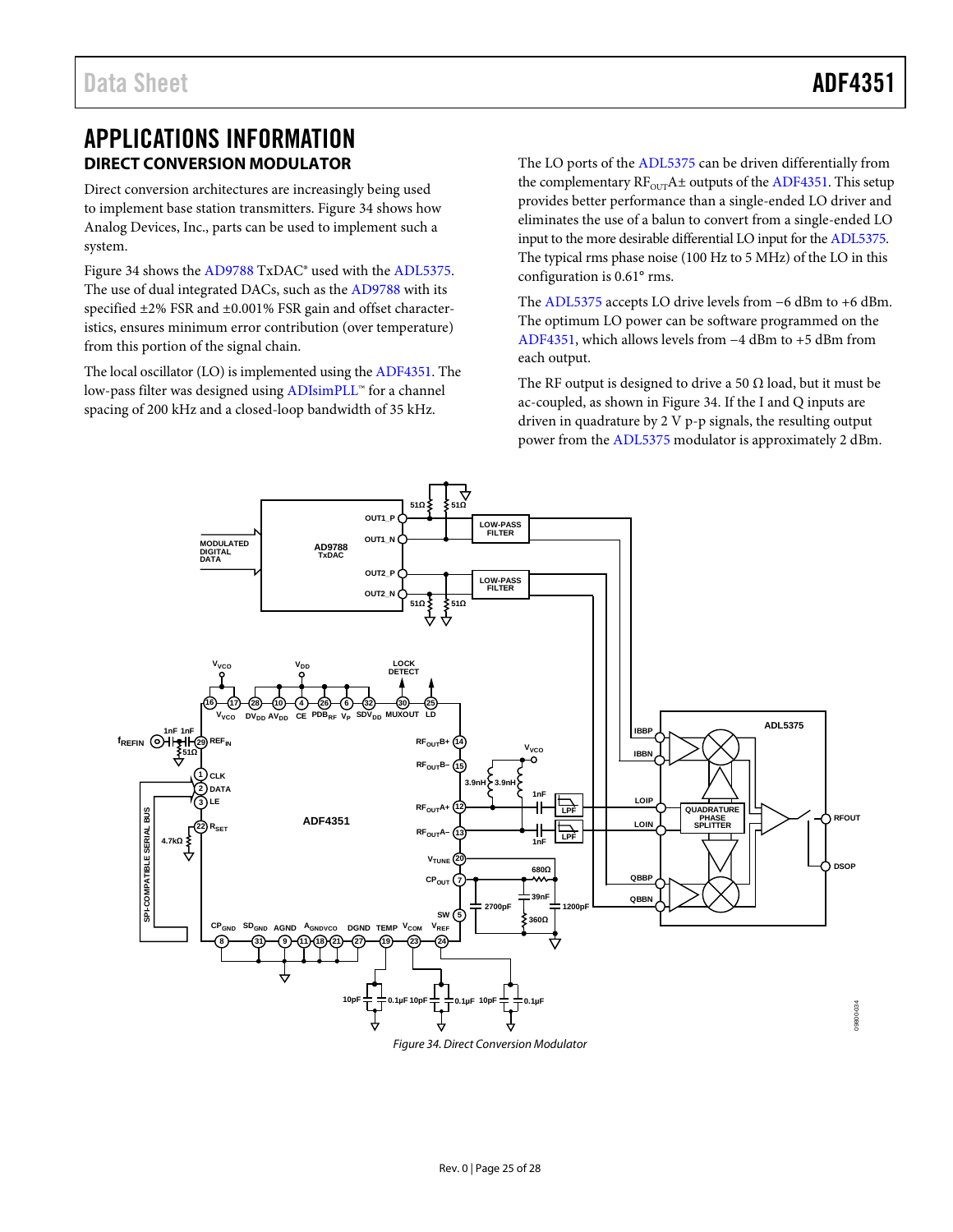#### <span id="page-25-0"></span>**INTERFACING TO THE [ADuC70xx](http://www.analog.com/ADuC70) AND TH[E ADSP-BF527](http://www.analog.com/ADSP-BF527)**

The [ADF4351](http://www.analog.com/ADF4351) has a simple SPI-compatible serial interface for writing to the device. The CLK, DATA, and LE pins control the data transfer. When LE goes high, the 32 bits that were clocked into the appropriate register on each rising edge of CLK are transferred to the appropriate latch. Se[e Figure 2](#page-4-1) for the timing diagram and [Table 6](#page-11-5) for the register address table.

#### *ADuC70xx Interface*

[Figure 35](#page-25-2) shows the interface between th[e ADF4351](http://www.analog.com/ADF4351) and the [ADuC70xx](http://www.analog.com/ADuC70) family of analog microcontrollers. The [ADuC70xx](http://www.analog.com/ADuC70) family is based on an AMR7 core, but the same interface can be used with any 8051-based microcontroller.



*Figure 35[. ADuC70xx](http://www.analog.com/ADuC70) t[o ADF4351](http://www.analog.com/ADF4351) Interface*

09800-035

<span id="page-25-2"></span>The microcontroller is set up for SPI master mode with CPHA = 0. To initiate the operation, the I/O port driving LE is brought low. Each latch of th[e ADF4351](http://www.analog.com/ADF4351) needs a 32-bit word, which is accomplished by writing four 8-bit bytes from the microcontroller to the device. After the fourth byte is written, the LE input should be brought high to complete the transfer.

When power is first applied to the [ADF4351,](http://www.analog.com/ADF4351) the part requires six writes (one each to R5, R4, R3, R2, R1, and R0) for the output to become active.

I/O port lines on the microcontroller are also used to control the power-down input (CE) and to detect lock (MUXOUT configured as lock detect and polled by the port input).

When operating in the mode described, the maximum SPI transfer rate of the [ADuC70xx](http://www.analog.com/ADuC70) is 20 Mbps. This means that the maximum rate at which the output frequency can be changed is 833 kHz. If using a faster SPI clock, make sure that the SPI timing requirements listed i[n Table 2](#page-4-2) are adhered to.

#### *[ADSP-BF527](http://www.analog.com/ADSP-BF527) Interface*

[Figure 36](#page-25-3) shows the interface between th[e ADF4351](http://www.analog.com/ADF4351) and the Blackfin[® ADSP-BF527](http://www.analog.com/ADSP-BF527) digital signal processor (DSP). The [ADF4351](http://www.analog.com/ADF4351) needs a 32-bit serial word for each latch write. The easiest way to accomplish this using the Blackfin family is to use the autobuffered transmit mode of operation with alternate framing. This mode provides a means for transmitting an entire block of serial data before an interrupt is generated.



<span id="page-25-3"></span>Set up the word length for eight bits and use four memory locations for each 32-bit word. To program each 32-bit latch,

store the four 8-bit bytes, enable the autobuffered mode, and write to the transmit register of the DSP. This last operation initiates the autobuffer transfer. Make sure that the SPI timing requirements listed in [Table 2](#page-4-2) are adhered to.

#### <span id="page-25-1"></span>**PCB DESIGN GUIDELINES FOR A CHIP SCALE PACKAGE**

The lands on the chip scale package (CP-32-2) are rectangular. The PCB pad for these lands must be 0.1 mm longer than the package land length and 0.05 mm wider than the package land width. Each land must be centered on the pad to ensure that the solder joint size is maximized.

The bottom of the chip scale package has a central exposed thermal pad. The thermal pad on the PCB must be at least as large as the exposed pad. On the PCB, there must be a minimum clearance of 0.25 mm between the thermal pad and the inner edges of the pad pattern to ensure that shorting is avoided.

Thermal vias can be used on the PCB thermal pad to improve the thermal performance of the package. If vias are used, they must be incorporated into the thermal pad at 1.2 mm pitch grid. The via diameter must be between 0.3 mm and 0.33 mm, and the via barrel must be plated with 1 oz. of copper to plug the via.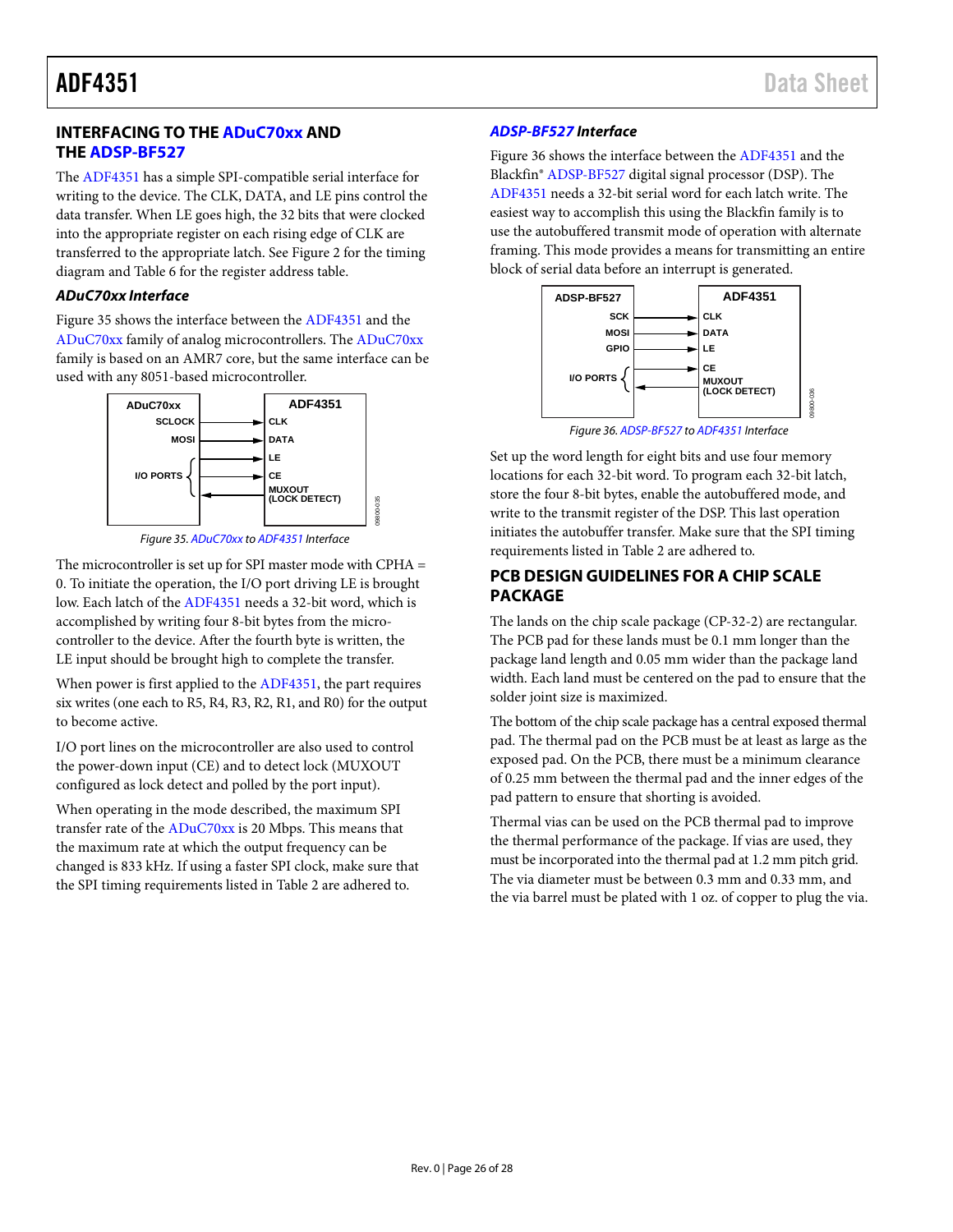#### <span id="page-26-0"></span>**OUTPUT MATCHING**

For optimum operation, the output of th[e ADF4351](http://www.analog.com/ADF4351) can be matched in a number of ways; the most basic method is to connect a 50 Ω resistor to V<sub>VCO</sub>. A dc bypass capacitor of 100 pF is connected in series, as shown i[n Figure 37.](#page-26-1) Because the resistor is not frequency dependent, this method provides a good broadband match. When connected to a 50  $\Omega$  load, this circuit typically gives a differential output power equal to the value selected by Bits[DB4:DB3] in Register 4 (R4).



*Figure 37. Simple Output Stage*

<span id="page-26-1"></span>A better solution is to use a shunt inductor (acting as an RF choke) to  $V_{VCO}$ . This solution gives a better match and, therefore, more output power.

Experiments have shown that the circuit shown in [Figure 38](#page-26-2) provides an excellent match to 50  $\Omega$  for the W-CDMA UMTS Band 1 (2110 MHz to 2170 MHz). The maximum output power in this case is approximately 5 dBm. Both single-ended architectures can be examined using the EVAL-ADF4351EB1Z evaluation board.

|  |  |  | <b>Table 8. LC Balun Components</b> |
|--|--|--|-------------------------------------|
|--|--|--|-------------------------------------|



<span id="page-26-2"></span>If differential outputs are not needed, the unused output can be terminated, or both outputs can be combined using a balun.

A balun using discrete inductors and capacitors can be implemented with the architecture shown i[n Figure 39.](#page-26-3) The LC balun comprises Component L1 and Component C1. L2 provides a dc path for RF<sub>OUT</sub>A−, and Capacitor C2 is used for dc blocking.

<span id="page-26-3"></span>

| <b>Frequency</b><br>Range (MHz) | Inductor L1 (nH) | Capacitor C1 (pF) | <b>RF Choke</b><br>Inductor L2 (nH) | <b>DC Blocking</b><br>Capacitor C2 (pF) | <b>Measured Output</b><br>Power (dBm) |
|---------------------------------|------------------|-------------------|-------------------------------------|-----------------------------------------|---------------------------------------|
| 137 to 300                      | 100              | 10                | 390                                 | 1000                                    | q                                     |
| 300 to 460                      | 51               | 5.6               | 180                                 | 120                                     | 10                                    |
| 400 to 600                      | 30               | 5.6               | 120                                 | 120                                     | 10                                    |
| 600 to 900                      | 18               | 4                 | 68                                  | 120                                     | 10                                    |
| 860 to 1240                     | 12               | 2.2               | 39                                  | 10                                      | 9                                     |
| 1200 to 1600                    | 5.6              | 1.2               | 15                                  | 10                                      | 9                                     |
| 1600 to 3600                    | 3.3              | 0.7               | 10                                  | 10                                      | 8                                     |
| 2800 to 3800                    | 2.2              | 0.5               | 10                                  | 10                                      | 8                                     |